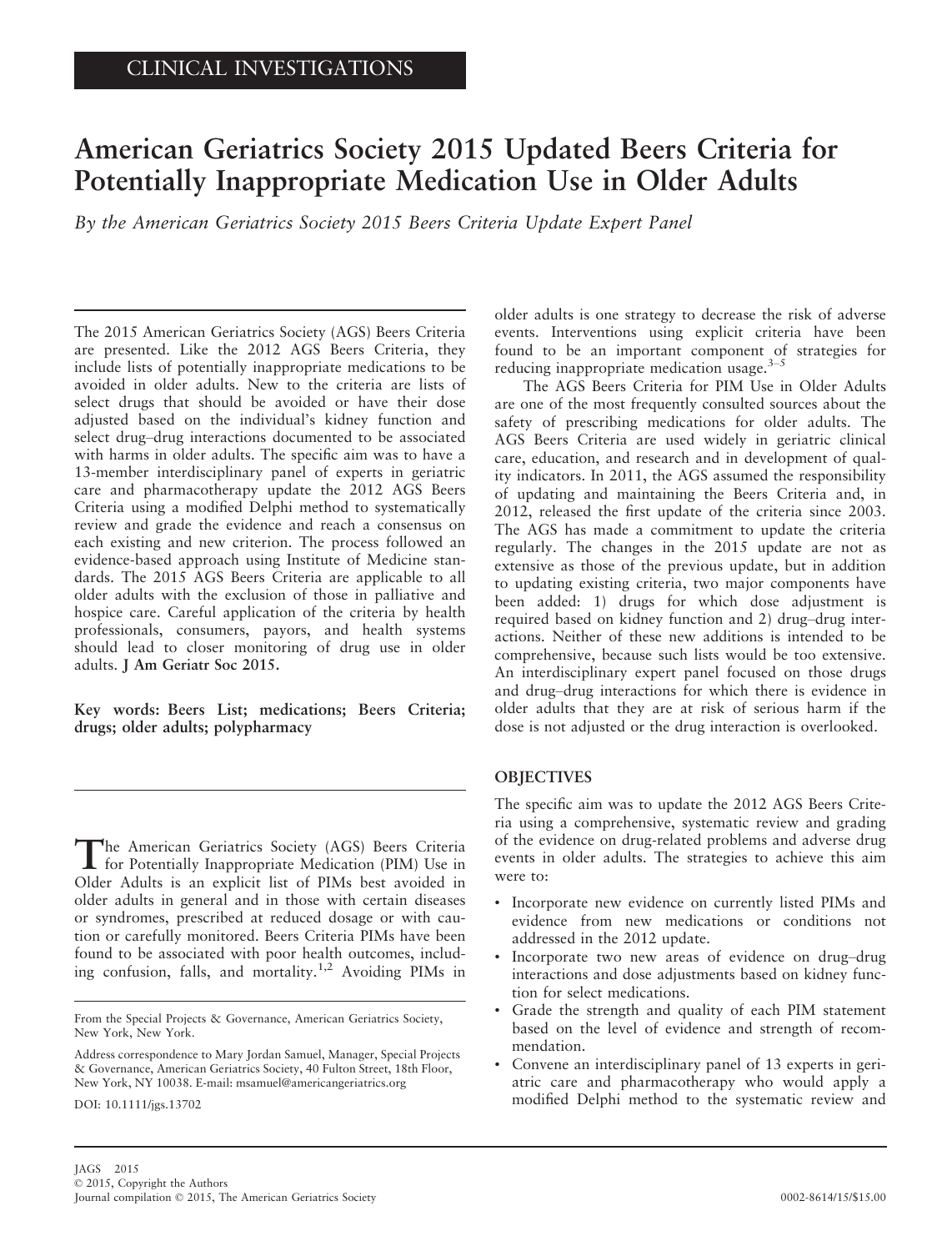grading to reach consensus on the updated 2015 AGS Beers Criteria.

• Incorporate needed exceptions in the criteria as the panel deemed clinically appropriate. These exceptions would be designed to make the criteria more individualized to clinical practice and be more relevant across settings of care.

# INTENT OF CRITERIA

The primary target audience for the AGS Beers Criteria is practicing clinicians. The criteria are intended for use in all ambulatory, acute, and institutionalized settings of care for populations aged 65 and older in the United States, with the exception of hospice and palliative care. Consumers, researchers, pharmacy benefits managers, regulators, and policymakers also widely use the AGS Beers Criteria. The intentions of the criteria are to: improve medication selection; educate clinicians and patients; reduce adverse drug events; and serve as a tool for evaluating quality of care, cost, and patterns of drug use of older adults.

The goal of the 2015 AGS Beers Criteria continues to be improving the care of older adults by reducing their exposure to PIMs. This is accomplished by using the criteria as an educational tool and quality measure—two uses that are not always in agreement. These criteria are not meant to be applied in a punitive manner. Prescribing decisions are not always clear-cut, and clinicians must consider multiple factors, including discontinuation of medications no longer indicated. Quality measures must be clearly defined, easily applied, and measured with limited information and thus, although useful, cannot perfectly distinguish appropriate from inappropriate care. The panel considered and vigorously discussed both roles during deliberations. The panel's review of evidence at times identified subgroups of individuals who should be exempt from a given criterion or to whom a specific criterion should apply. Such a criterion may not be easily applied as a quality measure, particularly when such subgroups cannot be easily identified through structured and readily accessible electronic health data. In these cases, the panel felt that a criterion should not be expanded to include all adults aged 65 and older when only certain subgroups have an adverse balance of benefits versus harms for the medication or conversely may be appropriate candidates for a medication that is otherwise problematic.

Despite past and current efforts to translate the criteria into practice, some controversy and myths about their use in practice and policy continue to prevail. The panel addressed these concerns and myths by writing a companion piece to the updated criteria to address the best way for patients, providers, and health systems to use (and not use) the 2015 AGS Beers Criteria. Alternative suggestions to medications included in the current Use of High-Risk Medications in the Elderly and Potentially Harmful Drug-Disease Interactions in the Elderly quality measures are presented in another companion paper. Both papers will be published online in this journal.

## METHODS

For this new update, the AGS employed a well-tested framework that has long been used for development of clinical practice guidelines.<sup>6,7</sup> Specifically, the framework involved the appointment of a 13-member interdisciplinary expert panel with relevant clinical expertise and experience and an understanding of how the criteria have been previously used. This framework also involved a development process that included a systematic literature review and evaluation of the evidence base by the expert panel. Finally, the Institute of Medicine's 2011 report on developing practice guidelines, which included a period for public comments, guided the framework. These three framework principles are described in greater detail below.

#### PANEL SELECTION

A panel with expertise in geriatric medicine, nursing, pharmacy practice, research, and quality measures was convened comprising members of the previous panel and new members. Other factors that influenced selection of panel members were the desire to have interdisciplinary representation, a range of medical expertise, and representation from different practice settings (e.g., long-term care, ambulatory care, geriatric mental health, palliative care and hospice). In addition to the 13-member panel, representatives from the Centers for Medicare and Medicaid Services, National Committee for Quality Assurance, and Pharmacy Quality Alliance were invited to serve as ex-officio members.

Each expert panel member completed a disclosure form at the beginning of the guideline process that was shared with the entire panel at the start of each panel meeting and call. Panel members who disclosed affiliations or financial interests with commercial entities are listed in the disclosures section of this article. Panel members were asked to recuse themselves from discussions if they had a potential conflict of interest.

#### LITERATURE SEARCH

The literature from August 1, 2011 (the end of the previous panel's search) to July 1, 2014, was searched to identify published systematic reviews, meta-analyses, randomized controlled trials, and observational studies that were relevant to the project. The initial literature search was conducted on PubMed and the Cochrane Library. The drugs, drug classes, and conditions included in the 2012 criteria were used as initial search terms and were generally focused on "adverse drug events" and "adverse drug reactions." Individual drugs, drug classes, and conditions were searched individually and in combination. Search filters included human subjects, English language, and aged 65 and older. Case reports, case series, editorials, and letters were excluded. Clinical reviews were included for initial screening as potential background information and for reference list review. The initial searches identified 20,748 citations, of which 6,719 were selected for preliminary abstract review. The panel co-chairs reviewed 3,387 citations and abstracts, of which 2,199 were excluded for not meeting the study purpose or not containing primary data. At the time of the panel's face-to-face meeting, the co-chairs had selected 1,188 unduplicated citations for the full panel review. Subsequent searches (defined by panel workgroups) were conducted until December 15, 2014;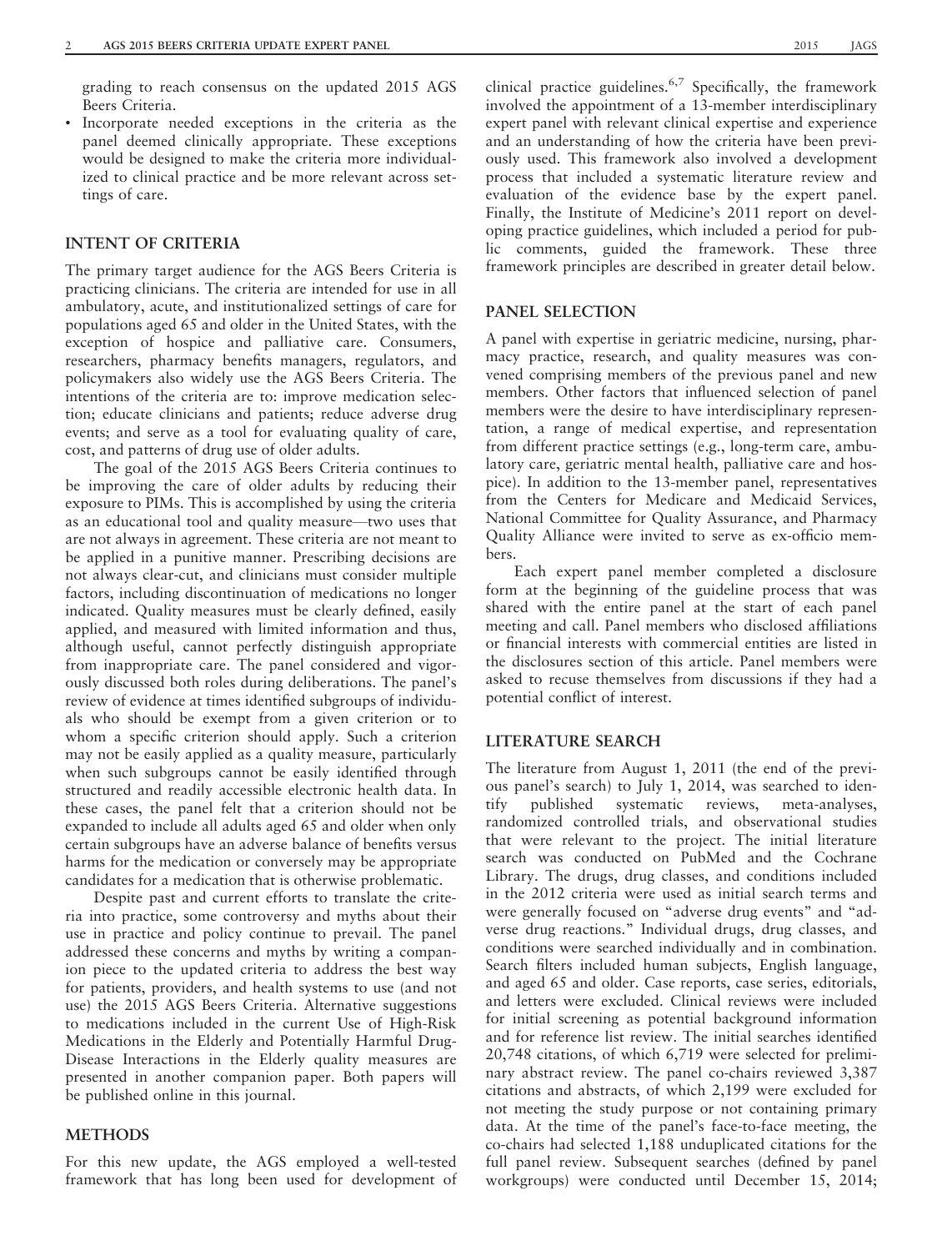some of these searches included studies published in the prior 10 years. The AGS also gave its members and members of the public a chance to submit evidence they felt the panel should consider. Any evidence submitted had to be evidence based and published in a peer-reviewed journal. Panel members reviewed abstracts, and evidence tables were developed for 342 studies, including 60 systematic reviews and meta-analyses, 49 randomized controlled trials, and 233 observational and other types of publications.

#### DEVELOPMENT PROCESS

Since the previous update, the AGS had created a group to monitor the literature and to advise the 2015 expert panel of any articles relevant to the 2012 criteria and respond accordingly. Two members of the expert panel (MS, SL) led this group, which was composed of members of the AGS Clinical Practice Committee and other expert members of AGS. The 2015 expert panel convened for a 2-day in-person meeting on July 28–29, 2014, to review the groups' findings and the results of the literature search. Panel discussions were used to define terms and to address questions of consistency, inclusion of infrequently used drugs, strategies for evaluating the evidence, consolidation or expansion of individual criterion, and development of renal dosage and drug–drug interaction tables. The panel then split into four groups, with each assigned a specific set of criteria for evaluation. Groups were assigned as closely as possible according to specific area of clinical expertise (e.g., cardiovascular, central nervous system). Groups reviewed the literature search, selected citations relevant to their assigned criteria, and determined which citations they wanted to see the fulltext article for and which should be abstracted into an evidence table. The groups then presented their findings to the full panel for comment and consensus. After the meeting, each group participated in a series of conference calls to continue the literature selection process and resolve any questions.

An independent researcher led the effort to prepare evidence tables and relied on the assistance of one other researcher for the initial drafts of evidence tables. The evidence tables included a summary of the study, as well as a quality rating and rating of the risk of bias for selected articles. The quality rating system was based on the Cochrane Risk of Bias<sup>8</sup> and Jadad scoring system.<sup>9</sup> The ratings were based on six critical elements: evidence of balanced allocation, allocation concealment, blinded outcome assessment, completeness of outcome data, selective outcome reporting, and other sources of bias. Following the Cochrane approach, each article was assigned a quality score (1–6 points) and a risk-of-bias rating. Low risk of bias was indicated by a low risk of bias in all six domains, unclear risk of bias was indicated by an unclear rating on one or more domains (others low) or a high risk of bias on one domain (others low or unclear), and high risk of bias was indicated by a high risk of bias on two or more domains. The independent researcher reviewed all evidence tables and proposed quality and risk-of-bias ratings before they were distributed to the expert panel to use for the Grades of Recommendation Assessment, Development, and Evaluation<sup>10</sup> (GRADE) rating process.

Each panelist independently rated the quality of evidence and strength of recommendation for each criterion using the American College of Physicians' Guideline Grading System<sup>11</sup> (Table 1), which is based on the GRADE scheme developed previously. AGS staff compiled the panelist ratings for each group and returned them to that group, which then reached consensus in a conference call. Additional literature was obtained and included as needed. When group consensus could not be reached, the full panel reviewed the ratings and worked through any differences until consensus was reached. The panel judged each criterion as being a strong or weak recommendation on the basis of the quality of supporting evidence, the frequency and severity of harms, and the availability of better treatment alternatives. For some criteria, the panel provided a "strong" recommendation, even though the quality of evidence was low or moderate, when the potential for harm was substantial and safer or more-effective alternatives were available.

After consensus was reached within the expert panel, the updated guidelines were circulated for peer review to relevant organizations and societies and posted to the AGS website for public comment. Organizations that participated in peer review are listed in the Acknowledgments section of this article. The panel reviewed and addressed all comments.

## Table 1. Designations of Quality of Evidence and Strength of Recommendations

| <b>Quality of Evidence</b> |                                                                                                                                                                                                                                                                                                                                                                                                                                                                                                                                                                                 |
|----------------------------|---------------------------------------------------------------------------------------------------------------------------------------------------------------------------------------------------------------------------------------------------------------------------------------------------------------------------------------------------------------------------------------------------------------------------------------------------------------------------------------------------------------------------------------------------------------------------------|
| High                       | Evidence includes consistent results from well-<br>designed, well-conducted studies in representative<br>populations that directly assess effects on health<br>outcomes ( $\geq$ 2 consistent, higher-quality randomized<br>controlled trials or multiple, consistent observational<br>studies with no significant methodological flaws<br>showing large effects)                                                                                                                                                                                                               |
| Moderate                   | Evidence is sufficient to determine risks of adverse<br>outcomes, but the number, quality, size, or consistency<br>of included studies; generalizability to routine practice;<br>or indirect nature of the evidence on health outcomes<br>$\geq$ 1 higher-quality trial with >100 participants; $\geq$ 2<br>higher-quality trials with some inconsistency; $\geq$ 2<br>consistent, lower-quality trials; or multiple, consistent<br>observational studies with no significant<br>methodological flaws showing at least moderate<br>effects) limits the strength of the evidence |
| l ow                       | Evidence is insufficient to assess harms or risks in<br>health outcomes because of limited number or power<br>of studies, large and unexplained inconsistency<br>between higher-quality studies, important flaws in<br>study design or conduct, gaps in the chain of evidence,<br>or lack of information on important health outcomes                                                                                                                                                                                                                                           |
| Strength of Recommendation |                                                                                                                                                                                                                                                                                                                                                                                                                                                                                                                                                                                 |
| Strong                     | Benefits clearly outweigh harms, adverse events, and<br>risks, or harms, adverse events, and risks clearly<br>outweigh benefits                                                                                                                                                                                                                                                                                                                                                                                                                                                 |
| Weak                       | Benefits may not outweigh harms, adverse events,<br>and risks                                                                                                                                                                                                                                                                                                                                                                                                                                                                                                                   |
| Insufficient               | Evidence inadequate to determine net harms, adverse<br>events, and risks                                                                                                                                                                                                                                                                                                                                                                                                                                                                                                        |

Adapted from  $11$ .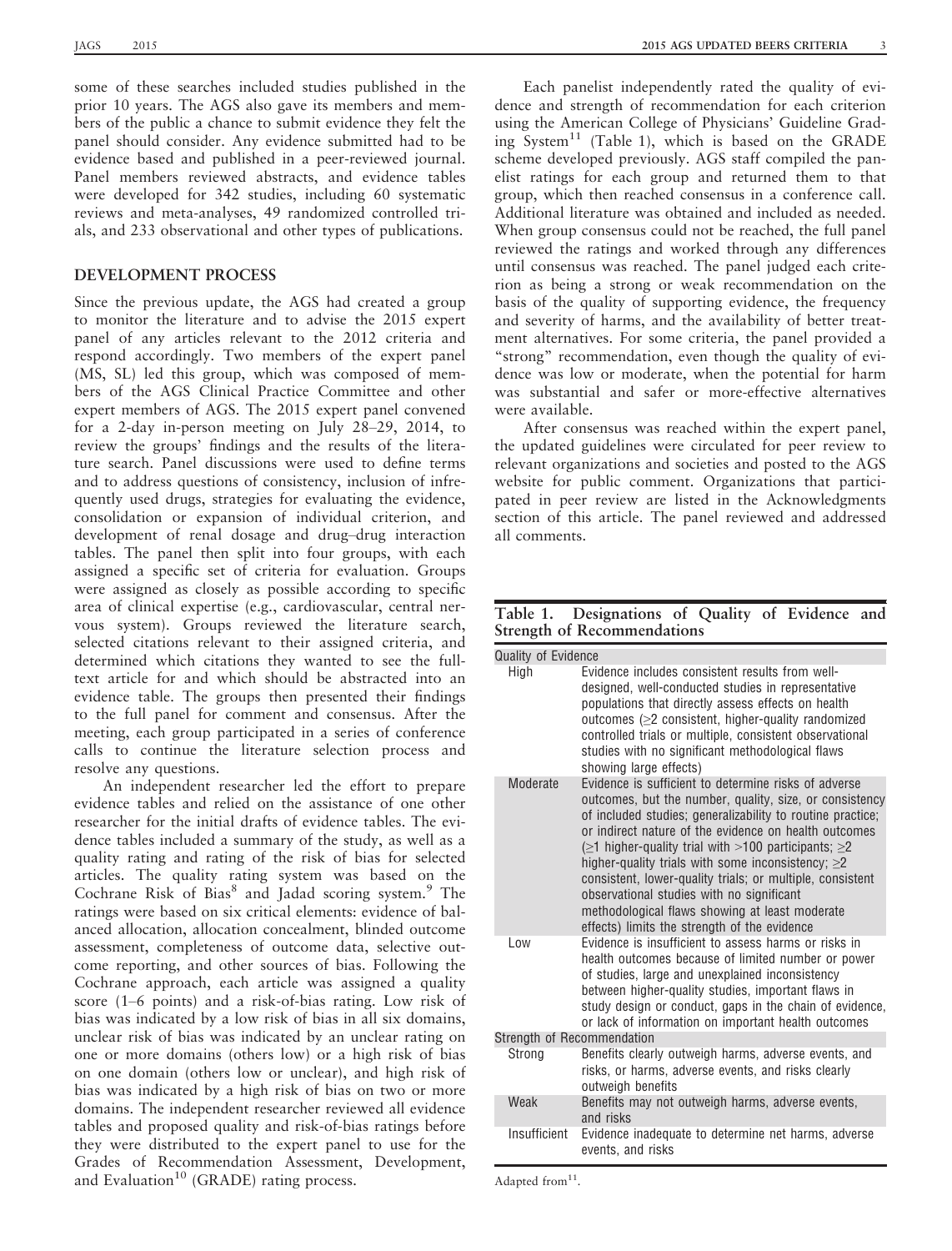# RESULTS

The panel's recommendations are presented in Tables 2– 7. References, as evidence tables, supporting the recommendations appear in the online appendix posted on the AGS website ([www.americangeriatrics.org\)](http://www.americangeriatrics.org). Consistent with the 2012 AGS Beers Criteria, Tables 2–4 list PIMS for older adults outside the palliative care and hospice setting, including medications to avoid for many or most older adults (Table 2); medications for older adults with specific diseases or syndromes to avoid (Table 3); and medications to be used with caution (Table 4). New to the AGS Beers Criteria are potentially clinically important non-anti-infective drug–drug interactions (Table 5) and non-anti-infective medications to avoid or the dosage of which should be adjusted based on the individual's kidney function (Table 6). Tables 8-10 document the differences between the 2012 and 2015 AGS Beers Criteria.

#### Noteworthy Changes to PIMs and Older Adults

Based on two retrospective studies, the recommendation to avoid the anti-infective nitrofurantoin in individuals with a creatinine clearance of less than 60 mL/min has been revised, given evidence that it can be used with relative safety and efficacy in individuals with a creatinine clearance of 30 mL/min or greater. The long-term use of nitrofurantoin for suppression should still be avoided because of concerns of irreversible pulmonary fibrosis, liver toxicity, and peripheral neuropathy (Table 2).

The recommendation to avoid antiarrhythmic drugs (Classes 1a, 1c, III) as first-line treatment for atrial fibrillation has been removed in light of new evidence and guidelines that suggest that rhythm control can have outcomes as good as or better than those with rate control. Nevertheless, certain antiarrhythmics remain in the criteria. Amiodarone is still to be avoided as first-line therapy for atrial fibrillation unless the individual has heart failure or substantial left ventricular hypertrophy. Dronedarone is to be avoided in individuals with permanent atrial fibrillation or with severe or recently decompensated heart failure. Disopyramide, a Class 1a antiarrhythmic drug, should also be avoided because it is highly anticholinergic. Digoxin should be avoided as first-line therapy for atrial fibrillation or heart failure and should not be prescribed in daily doses greater than 0.125 mg for any indication.

The nonbenzodiazepine, benzodiazepine receptor agonist hypnotics (eszopiclone, zaleplon, zolpidem) are to be avoided without consideration of duration of use because of their association with harms balanced with their minimal efficacy in treating insomnia. The recommendation to avoid sliding-scale insulin is retained, and further clarification of what constitutes a sliding-scale regimen is provided. An addition to Table 2 is the avoidance of the use of proton-pump inhibitors beyond 8 weeks without justification. Multiple studies and five systematic reviews and meta-analyses support an association between protonpump inhibitor exposure and Clostridium difficile infection, bone loss, and fractures. Desmopressin for the treatment of nocturia or nocturnal polyuria is another addition because of the high risk of hyponatremia.

# Noteworthy Changes to Drug–Disease and Drug– Syndrome PIMS

The nonbenzodiazepine, benzodiazepine receptor agonist hypnotics have been added to the list of drugs to avoid in individuals with dementia or cognitive impairment. Opioids have been added to the list of central nervous system (CNS) medications that should be avoided in individuals with a history of falls or fractures. Antipsychotics are to be avoided as first-line treatment of delirium because of conflicting evidence on their effectiveness and the potential for adverse drug effects (Table 3).

#### Drugs to Be Used with Caution

Table 4, medications to be used with caution in older adults, has not been changed. The panel determined that the medications listed in this table did not rise to the level of meriting inclusion in Tables 2 and 3 and should not be considered key elements of the criteria. Nevertheless, the panel believed that there was sufficient uncertainty or concern about the balance of benefits and harms for the listed medications that clinicians should be aware of potential problems and exercise caution when considering their use.

## Drug–Drug Interactions

New to the AGS Beers Criteria are drug–drug interactions (excluding anti-infectives) that are highly associated with harmful outcomes in older adults.<sup>12</sup> The list is selective, and not comprehensive, and is not intended to diminish the clinical importance of known drug–drug interactions not listed. Examples of drug–drug interactions included in this new section include peripheral alpha-1 blockers used in combination with loop diuretics, which increases the risk of urinary incontinence in women, and taking three or more CNS-active drugs concomitantly, which increases the risk of falls. Other interactions manifest as extensions of both drugs' known pharmacological effects (e.g., angiotensin-converting enzyme inhibitors (ACEIs) and potassiumsparing diuretics without indications for use in systolic heart failure (amiloride and triamterene), which together increase risk of hyperkalemia). Other interactions increase the risk of a drug's toxicity (e.g., lithium in combination with an ACEI or loop diuretics) (Table 5).

## PIMs Based on Kidney Function

Also new for 2015 are drugs that should be avoided or for which the dose should be adjusted in individuals with a specific degree of kidney impairment to avoid harm. This list was adapted from published consensus guidelines that an expert group including two AGS Beers Criteria panelists developed.<sup>13</sup> The AGS Beers panel reviewed the evidence and selected medications from these earlier consensus guidelines for inclusion; added additional medications, including several anticoagulants; and included spironolactone and triamterene, which in the 2012 criteria had been listed in Tables 2 and 3, respectively. The creatinine clearance thresholds below which use of apixaban, edoxaban, and rivaroxaban are to be avoided are based on clinical trial exclusion criteria and may not be the same as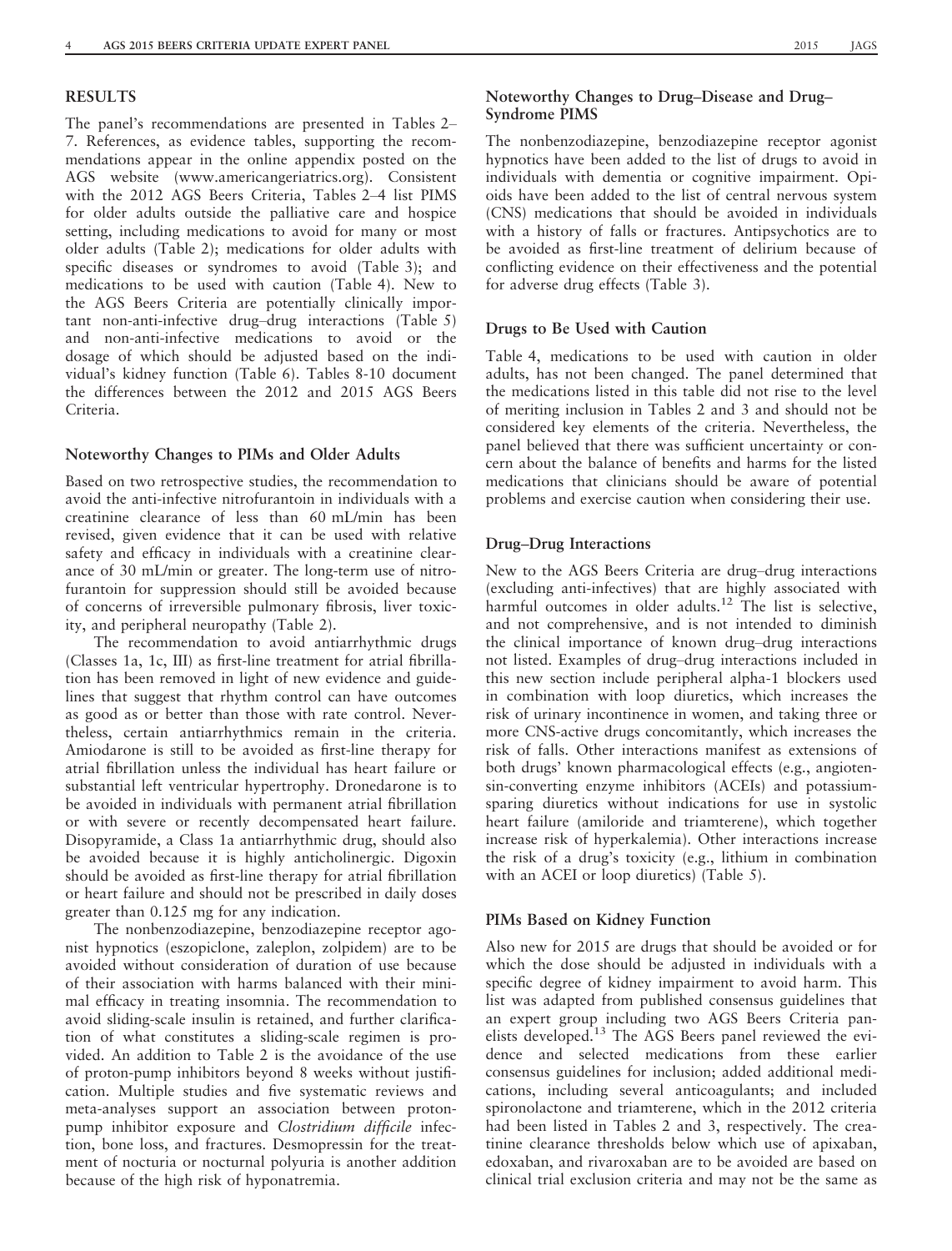| Category, Drugs<br>Organ System<br>Therapeutic                                                                                                                                                                                                                                                                 | Rationale                                                                                                                                                                                                                                                                                                                             | Recommendation                                                                                           | Quality of<br>Evidence | Recommendation<br>Strength of |
|----------------------------------------------------------------------------------------------------------------------------------------------------------------------------------------------------------------------------------------------------------------------------------------------------------------|---------------------------------------------------------------------------------------------------------------------------------------------------------------------------------------------------------------------------------------------------------------------------------------------------------------------------------------|----------------------------------------------------------------------------------------------------------|------------------------|-------------------------------|
| First-generation antihistamines<br>Diphenhydramine (oral)<br>Dexbrompheniramine<br>Dexchlorpheniramine<br>Brompheniramine<br>Chlorpheniramine<br>Cyproheptadine<br>Dimenhydrinate<br>Carbinoxamine<br>Promethazine<br>Anticholinergics<br>Hydroxyzine<br>Doxylamine<br>Triprolidine<br>Clemastine<br>Meclizine | constipation, and other anticholinergic effects or<br>used as hypnotic; risk of confusion, dry mouth,<br>acute treatment of severe allergic reaction may<br>Use of diphenhydramine in situations such as<br>Highly anticholinergic; clearance reduced with<br>advanced age, and tolerance develops when<br>be appropriate<br>toxicity | Avoid                                                                                                    | Moderate               | Strong                        |
| Antiparkinsonian agents<br>Benztropine (oral)<br>Trihexyphenidyl                                                                                                                                                                                                                                               | for treatment of<br>antipsychotics;<br>Not recommended for prevention of<br>extrapyramidal symptoms with<br>more-effective agents available<br>Parkinson disease                                                                                                                                                                      | Avoid                                                                                                    | Moderate               | Strong                        |
| Atropine (excludes ophthalmic)<br>Clidinium-Chlordiazepoxide<br>Belladonna alkaloids<br>Antispasmodics<br>Propantheline<br>Hyoscyamine<br>Scopolamine<br>Antithrombotics<br>Dicyclomine                                                                                                                        | effectiveness<br>Highly anticholinergic, uncertain                                                                                                                                                                                                                                                                                    | Avoid                                                                                                    | Moderate               | Strong                        |
| (does not apply to the extended-<br>release combination with aspirin)<br>Dipyridamole, oral short-acting                                                                                                                                                                                                       | intravenous form<br>acceptable for use in cardiac stress testing<br>May cause orthostatic hypotension; more<br>effective alternatives available;                                                                                                                                                                                      | Avoid                                                                                                    | Moderate               | Strong                        |
| Ticlopidine<br>Anti-infective                                                                                                                                                                                                                                                                                  | Safer, effective alternatives available                                                                                                                                                                                                                                                                                               | Avoid                                                                                                    | <b>Moderate</b>        | Strong                        |
| Nitrofurantoin<br>Cardiovascular                                                                                                                                                                                                                                                                               | and peripheral neuropathy, especially with long-<br>term use; safer alternatives available<br>Potential for pulmonary toxicity, hepatoxicity,                                                                                                                                                                                         | clearance <30 mL/min or for long-term<br>Avoid in individuals with creatinine<br>suppression of bacteria | <b>NOT</b>             | Strong                        |
| Peripheral alpha-1 blockers<br>Doxazosin<br>Terazosin<br>Prazosin                                                                                                                                                                                                                                              | have superior<br>High risk of orthostatic hypotension; not<br>recommended as routine treatment for<br>hypertension; alternative agents<br>risk-benefit profile                                                                                                                                                                        | Avoid use as an antihypertensive                                                                         | Moderate               | Strong                        |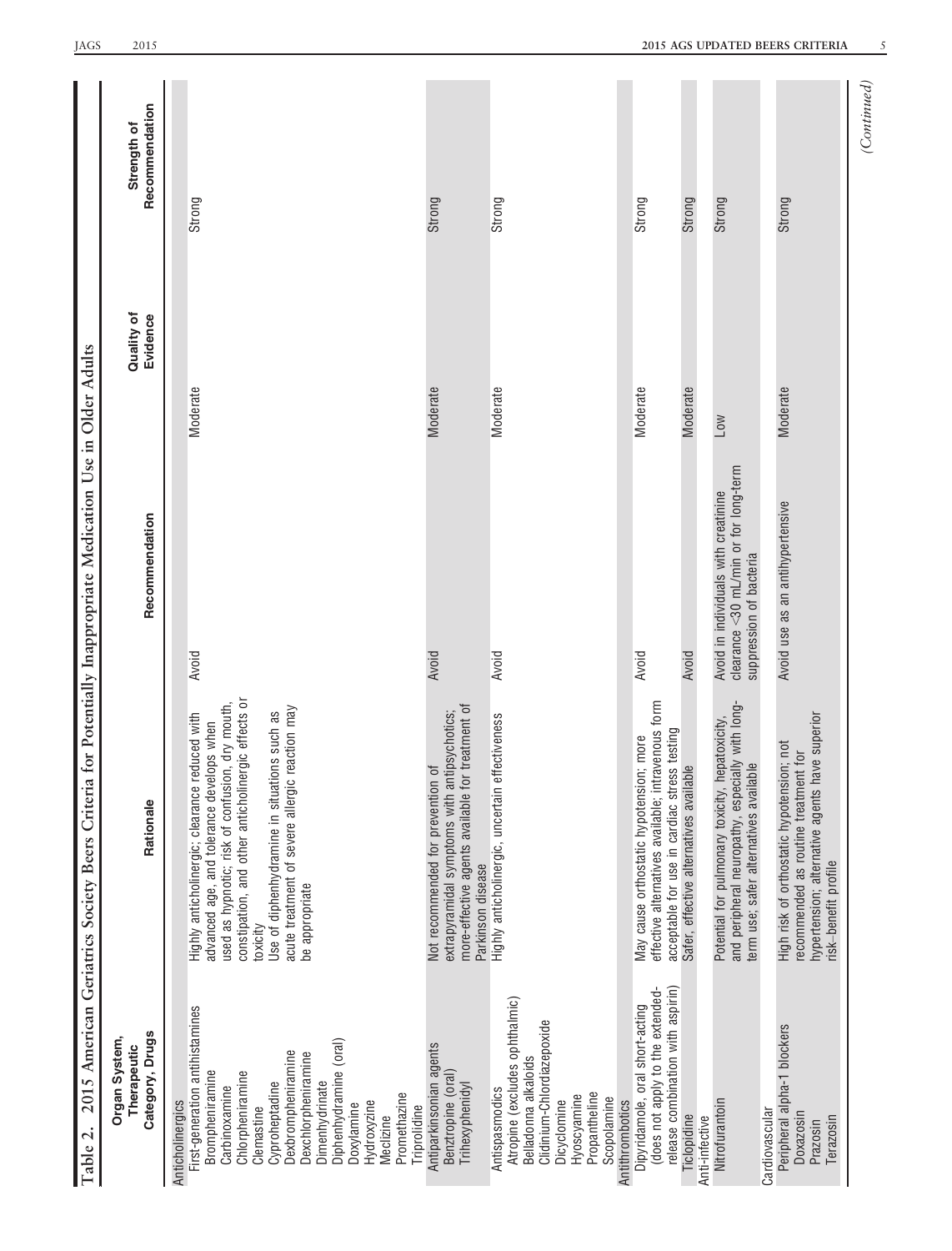| Category, Drugs<br>Organ System,<br>Therapeutic                                                       | Rationale                                                                                                                                                                                                                                                                                                                                 | Recommendation                                                                                                                                       | Quality of<br>Evidence         | Recommendation<br>Strength of   |
|-------------------------------------------------------------------------------------------------------|-------------------------------------------------------------------------------------------------------------------------------------------------------------------------------------------------------------------------------------------------------------------------------------------------------------------------------------------|------------------------------------------------------------------------------------------------------------------------------------------------------|--------------------------------|---------------------------------|
| Reserpine (>0.1 mg/d)<br>Central alpha blockers<br>Methyldopa<br>Guanfacine<br>Guanabenz<br>Clonidine | High risk of adverse CNS effects; may cause<br>bradycardia and orthostatic hypotension; not<br>recommended as routine treatment for<br>hypertension                                                                                                                                                                                       | Avoid clonidine as first-line<br>Avoid others as listed<br>antihypertensive                                                                          | $\sqrt{10}$                    | Strong                          |
| Disopyramide                                                                                          | Disopyramide is a potent negative inotrope and<br>therefore may induce heart failure in older<br>other<br>adults; strongly anticholinergic;<br>antiarrhythmic drugs preferred                                                                                                                                                             | Avoid                                                                                                                                                | <b>NOT</b>                     | Strong                          |
| Dronedarone                                                                                           | Worse outcomes have been reported in patients<br>decompensated<br>taking dronedarone who have permanent atrial<br>fibrillation or severe or recently<br>heart failure                                                                                                                                                                     | Avoid in individuals with permanent atrial<br>fibrillation or severe or recently<br>decompensated heart failure                                      | High                           | Strong                          |
| Digoxin                                                                                               | Use in atrial fibrillation: should not be used as a<br>and it may be<br>first-line agent in atrial fibrillation, because<br>associated with increased mortality<br>more-effective alternatives exist                                                                                                                                      | Avoid as first-line therapy for atrial<br>fibrillation                                                                                               | Atrial fibrillation: moderate  | Atrial fibrillation: strong     |
|                                                                                                       | Use in heart failure: questionable effects on risk<br>of hospitalization and may be associated with<br>increased mortality in older adults with heart<br>failure; in heart failure, higher dosages not<br>associated with additional benefit and may<br>increase risk of toxicity                                                         | Avoid as first-line therapy for heart failure                                                                                                        | Heart failure: low             | Heart failure: strong           |
|                                                                                                       | Decreased renal clearance of digoxin may lead<br>to increased risk of toxic effects; further dose<br>reduction may be necessary in patients with<br>Stage 4 or 5 chronic kidney disease                                                                                                                                                   | If used for atrial fibrillation or heart<br>failure, avoid dosages $>0.125$ mg/d                                                                     | Dosage $>0.125$ mg/d: moderate | Dosage $>0.125$ mg/d:<br>strong |
| Nifedipine, immediate<br>release                                                                      | f precipitating<br>Potential for hypotension; risk of<br>myocardial ischemia                                                                                                                                                                                                                                                              | Avoid                                                                                                                                                | High                           | Strong                          |
| Amiodarone                                                                                            | antiarrhythmics used in atrial fibrillation; it may<br>be reasonable first-line therapy in patients with<br>Amiodarone is effective for maintaining sinus<br>rhythm but has greater toxicities than other<br>concomitant heart failure or substantial left<br>ventricular hypertrophy if rhythm control is<br>preferred over rate control | Avoid amiodarone as first-line therapy for<br>atrial fibrillation unless patient has heart<br>failure or substantial left ventricular<br>hypertrophy | High                           | Strong                          |
| Central nervous system                                                                                |                                                                                                                                                                                                                                                                                                                                           |                                                                                                                                                      |                                |                                 |
|                                                                                                       |                                                                                                                                                                                                                                                                                                                                           |                                                                                                                                                      |                                | (Continued)                     |

Table 2 (Contd.)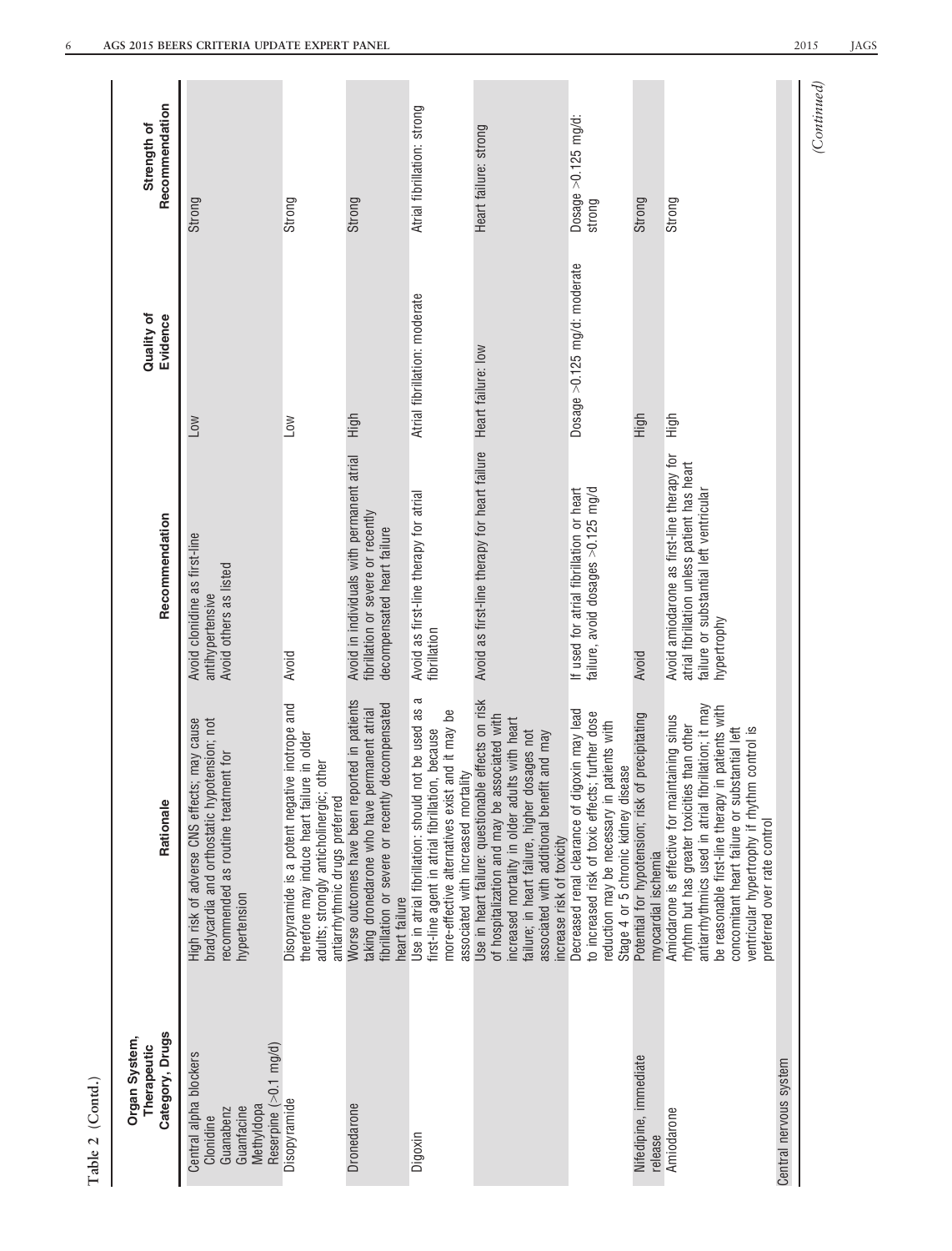| (Contd.)<br>Table 2                                                                                                                                                                                       |                                                                                                                                                                                                                                                                                                                                                                                                        |                                                                                                              |                        |                               |
|-----------------------------------------------------------------------------------------------------------------------------------------------------------------------------------------------------------|--------------------------------------------------------------------------------------------------------------------------------------------------------------------------------------------------------------------------------------------------------------------------------------------------------------------------------------------------------------------------------------------------------|--------------------------------------------------------------------------------------------------------------|------------------------|-------------------------------|
| Category, Drugs<br>Organ System,<br>Therapeutic                                                                                                                                                           | Rationale                                                                                                                                                                                                                                                                                                                                                                                              | Recommendation                                                                                               | Quality of<br>Evidence | Recommendation<br>Strength of |
| Antidepressants, alone or in<br>Doxepin >6 mg/d<br>Clomipramine<br>Trimipramine<br>Desipramine<br>Amitriptyline<br>Nortriptyline<br>Protriptyline<br>Imipramine<br>Amoxapine<br>combination<br>Paroxetine | dose doxepin ( $\leq$ 6 mg/d) comparable with that of<br>orthostatic hypotension; safety profile of low-<br>, and cause<br>Highly anticholinergic, sedating<br>placebo                                                                                                                                                                                                                                 | Avoid                                                                                                        | High                   | Strong                        |
| Antipsychotics, first- (conventional)<br>and second- (atypical) generation                                                                                                                                | dementia or delirium unless nonpharmacological<br>Avoid antipsychotics for behavioral problems of<br>failed or are not possible and the older adult is<br>self or others<br>(stroke) and greater rate of cognitive decline<br>options (e.g., behavioral interventions) have<br>Increased risk of cerebrovascular accident<br>and mortality in persons with dementia<br>threatening substantial harm to | disorder, or short-term use as antiemetic<br>Avoid, except for schizophrenia, bipolar<br>during chemotherapy | Moderate               | Strong                        |
| Mephobarbital<br>Phenobarbital<br>Pentobarbital<br>Secobarbital<br>Amobarbital<br><b>Butabarbital</b><br><b>Barbiturates</b><br><b>Butalbital</b>                                                         | High rate of physical dependence, tolerance to<br>sleep benefits, greater risk of overdose at low<br>dosages                                                                                                                                                                                                                                                                                           | Avoid                                                                                                        | High                   | Strong                        |
| Short- and intermediate- acting<br><b>Benzodiazepines</b><br>Temazepam<br>Alprazolam<br>Lorazepam<br>Estazolam<br>Oxazepam<br>Triazolam                                                                   | impairment, delirium, falls, fractures, and motor<br>metabolism of<br>benzodiazepines increase risk of cognitive<br>Older adults have increased sensitivity to<br>$\equiv$<br>benzodiazepines and decreased<br>vehicle crashes in older adults<br>long-acting agents; in general,                                                                                                                      | Avoid                                                                                                        | Moderate               | Strong                        |
|                                                                                                                                                                                                           |                                                                                                                                                                                                                                                                                                                                                                                                        |                                                                                                              |                        | (Continued)                   |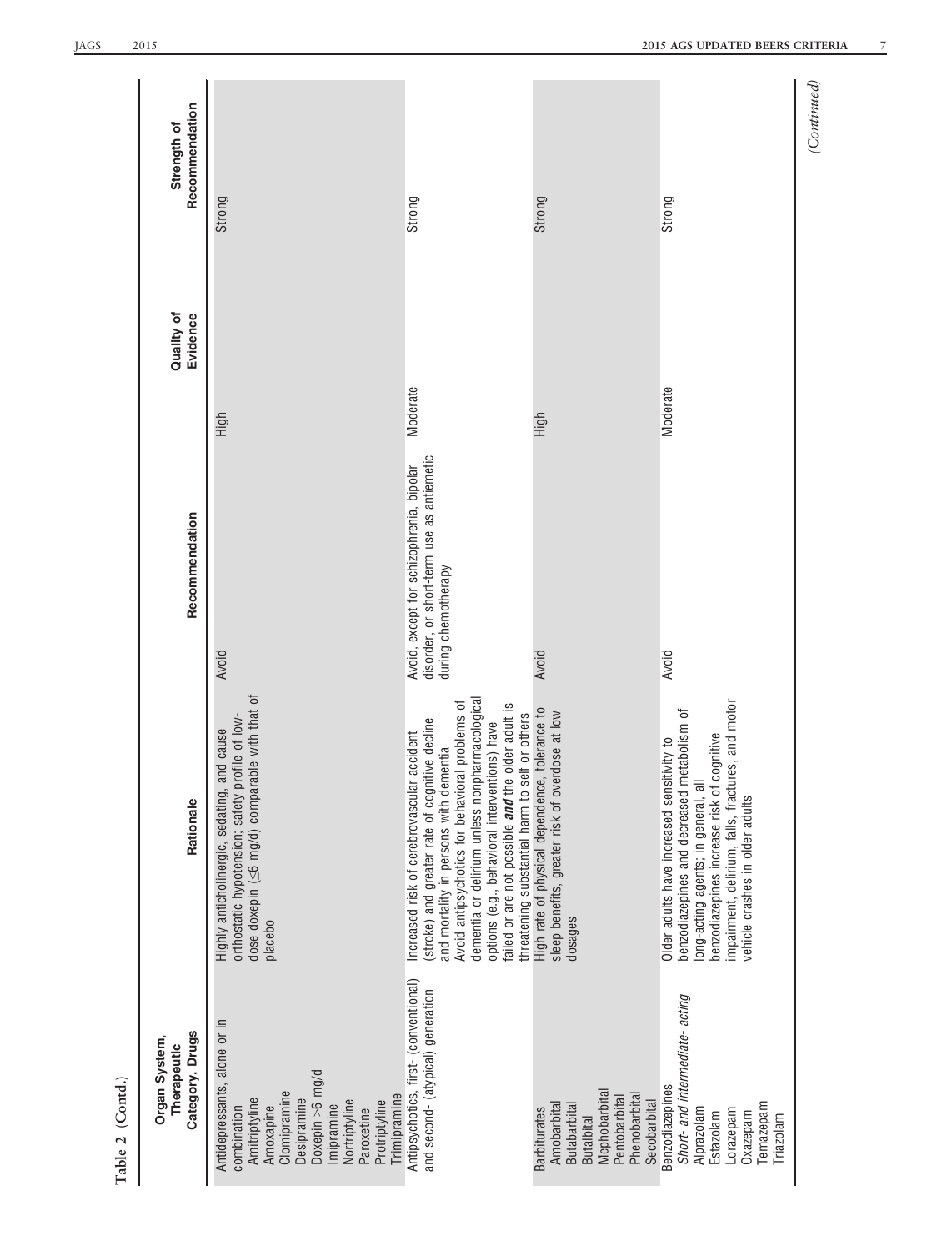| Recommendation<br>Strength of                   |                                                                                                                                                                                                             | Strong<br>Strong                                                                                                                                                                                                                                                                                                                                       | Strong                                                                             | Weak                                                                           | Strong                                                          | Topical vaginal cream or<br>Oral and patch: strong<br>tablets: weak                                                                                                                                                                                                                                                                                                                                                                                                                                             | Strong                                                                                                                                             | (Continued) |
|-------------------------------------------------|-------------------------------------------------------------------------------------------------------------------------------------------------------------------------------------------------------------|--------------------------------------------------------------------------------------------------------------------------------------------------------------------------------------------------------------------------------------------------------------------------------------------------------------------------------------------------------|------------------------------------------------------------------------------------|--------------------------------------------------------------------------------|-----------------------------------------------------------------|-----------------------------------------------------------------------------------------------------------------------------------------------------------------------------------------------------------------------------------------------------------------------------------------------------------------------------------------------------------------------------------------------------------------------------------------------------------------------------------------------------------------|----------------------------------------------------------------------------------------------------------------------------------------------------|-------------|
| Quality of<br>Evidence                          |                                                                                                                                                                                                             | Moderate<br>Moderate                                                                                                                                                                                                                                                                                                                                   | High                                                                               | Moderate                                                                       | $\sqrt{100}$                                                    | Vaginal cream or tablets:<br>Oral and patch: high<br>moderate                                                                                                                                                                                                                                                                                                                                                                                                                                                   | High                                                                                                                                               |             |
| Recommendation                                  |                                                                                                                                                                                                             | Avoid<br>Avoid                                                                                                                                                                                                                                                                                                                                         | Avoid                                                                              | hypogonadism with clinical symptoms<br>Avoid unless indicated for confirmed    | Avoid                                                           | urinary tract infections, and other vaginal<br>Vaginal cream or tablets: acceptable to<br>use low-dose intravaginal estrogen for<br>management of dyspareunia, lower<br>Avoid oral and topical patch<br>symptoms                                                                                                                                                                                                                                                                                                | Avoid, except as hormone replacement<br>after pituitary gland removal                                                                              |             |
| Rationale                                       | generalized anxiety disorder, and periprocedural<br>May be appropriate for seizure disorders, rapid<br>eye movement sleep disorders, benzodiazepine<br>withdrawal, ethanol withdrawal, severe<br>anesthesia | High rate of physical dependence; very sedating<br>hospitalizations; motor vehicle crashes; minimal<br>Benzodiazepine-receptor agonists have adverse<br>events similar to those of benzodiazepines in<br>older adults (e.g., delirium, falls, fractures);<br>increased emergency department visits and<br>and duration<br>improvement in sleep latency | Lack of efficacy                                                                   | Potential for cardiac problems; contraindicated<br>in men with prostate cancer | Concerns about cardiac effects; safer<br>alternatives available | Evidence indicates that vaginal estrogens for the<br>effective; women with a history of breast cancer<br>low-dose vaginal estrogen (dosages of estradiol<br>who do not respond to nonhormonal therapies<br>are advised to discuss the risk and benefits of<br>Evidence of carcinogenic potential (breast and<br>endometrium); lack of cardioprotective effect<br><25 µg twice weekly) with their healthcare<br>treatment of vaginal dryness are safe and<br>and cognitive protection in older women<br>provider | associated with edema, arthralgia, carpal tunnel<br>syndrome, gynecomastia, impaired fasting<br>Impact on body composition is small and<br>glucose |             |
| Category, Drugs<br>Organ System,<br>Therapeutic | combination with amitriptyline or<br>Chlordiazepoxide (alone or in<br>Clonazepam<br>Long-acting<br>Clorazepate<br>Flurazepam<br>Quazepam<br>clidinium)<br>Diazepam                                          | Nonbenzodiazepine, benzodiazepine<br>receptor agonist hypnotics<br>Meprobamate<br><b>Eszopiclone</b><br>Zolpidem<br>Zaleplon                                                                                                                                                                                                                           | (dehydrogenated ergot alkaloids)<br>Ergoloid mesylates<br>Isoxsuprine<br>Endocrine | Methyltestosterone<br>Testosterone<br>Androgens                                | Desiccated thyroid                                              | Estrogens with or without<br>progestins                                                                                                                                                                                                                                                                                                                                                                                                                                                                         | Growth hormone                                                                                                                                     |             |

Table 2 (Contd.)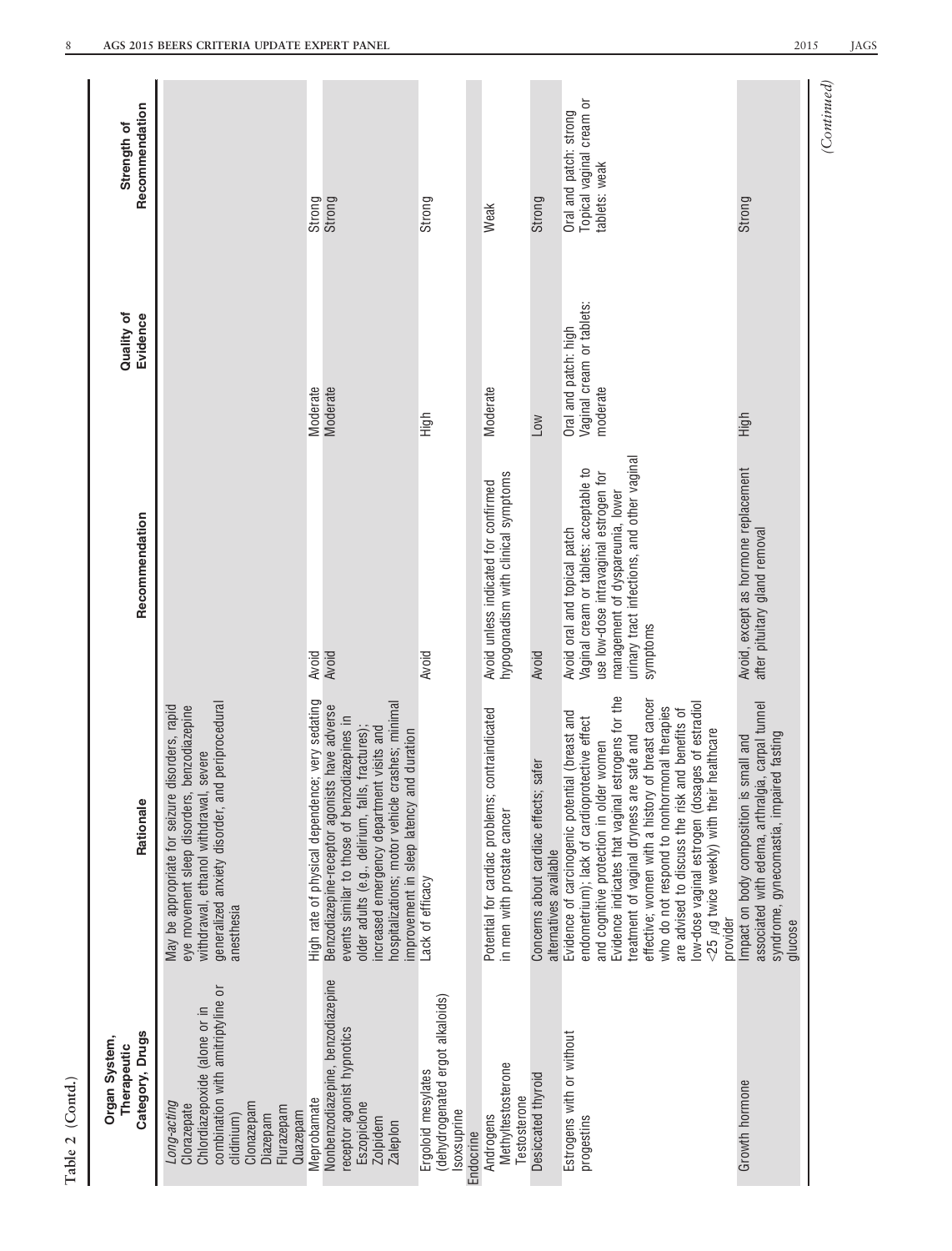| Table 2 (Contd.)                                |                                                                                                                                                                                                                                                                                                                                                                                                                                      |                                                                                                                                                                                                                                                                                                                                                          |                        |                               |
|-------------------------------------------------|--------------------------------------------------------------------------------------------------------------------------------------------------------------------------------------------------------------------------------------------------------------------------------------------------------------------------------------------------------------------------------------------------------------------------------------|----------------------------------------------------------------------------------------------------------------------------------------------------------------------------------------------------------------------------------------------------------------------------------------------------------------------------------------------------------|------------------------|-------------------------------|
| Category, Drugs<br>Organ System,<br>Therapeutic | Rationale                                                                                                                                                                                                                                                                                                                                                                                                                            | Recommendation                                                                                                                                                                                                                                                                                                                                           | Quality of<br>Evidence | Recommendation<br>Strength of |
| Insulin, sliding scale                          | basal insulin or use of additional short- or rapid-<br>long-acting insulin; does not apply to titration of<br>regardless of care setting; refers to sole use of<br>mprovement in hyperglycemia management<br>acting insulin in conjunction with scheduled<br>short- or rapid-acting insulins to manage or<br>avoid hyperglycemia in absence of basal or<br>Higher risk of hypoglycemia without<br>insulin (i.e., correction insulin) | Avoid                                                                                                                                                                                                                                                                                                                                                    | Moderate               | Strong                        |
| Megestrol                                       | thrombotic events and possibly death in older<br>Minimal effect on weight; increases risk of<br>adults                                                                                                                                                                                                                                                                                                                               | Avoid                                                                                                                                                                                                                                                                                                                                                    | Moderate               | Strong                        |
| Sulfonylureas, long-duration<br>Chlorpropamide  | causes syndrome of inappropriate antidiuretic<br>Chlorpropamide: prolonged half-life in older<br>adults; can cause prolonged hypoglycemia;<br>hormone secretion                                                                                                                                                                                                                                                                      | Avoid                                                                                                                                                                                                                                                                                                                                                    | High                   | Strong                        |
| Glyburide                                       | Glyburide: higher risk of severe prolonged<br>hypoglycemia in older adults                                                                                                                                                                                                                                                                                                                                                           |                                                                                                                                                                                                                                                                                                                                                          |                        |                               |
| Gastrointestinal                                |                                                                                                                                                                                                                                                                                                                                                                                                                                      |                                                                                                                                                                                                                                                                                                                                                          |                        |                               |
| Metoclopramide                                  | greater in frail<br>Can cause extrapyramidal effects, including<br>tardive dyskinesia; risk may be<br>older adults                                                                                                                                                                                                                                                                                                                   | Avoid, unless for gastroparesis                                                                                                                                                                                                                                                                                                                          | <b>Moderate</b>        | Strong                        |
| Mineral oil, given orally                       | Potential for aspiration and adverse effects;<br>safer alternatives available                                                                                                                                                                                                                                                                                                                                                        | Avoid                                                                                                                                                                                                                                                                                                                                                    | Moderate               | Strong                        |
| Proton-pump inhibitors                          | Risk of Clostridium difficile infection and bone<br>loss and fractures                                                                                                                                                                                                                                                                                                                                                               | Avoid scheduled use for >8 weeks unless<br>erosive esophagitis, Barrett's esophagitis,<br>pathological hypersecretory condition, or<br>corticosteroids or chronic NSAID use),<br>treatment (e.g., due to failure of drug<br>demonstrated need for maintenance<br>discontinuation trial or H <sub>2</sub> blockers)<br>for high-risk patients (e.g., oral | High                   | Strong                        |
| Pain medications                                |                                                                                                                                                                                                                                                                                                                                                                                                                                      |                                                                                                                                                                                                                                                                                                                                                          |                        |                               |
| Meperidine                                      | neurotoxicity, including delirium, than other<br>commonly used; may have higher risk of<br>Not effective oral analgesic in dosages<br>opioids; safer alternatives available                                                                                                                                                                                                                                                          | Avoid, especially in individuals with<br>chronic kidney disease                                                                                                                                                                                                                                                                                          | Moderate               | Strong                        |
|                                                 |                                                                                                                                                                                                                                                                                                                                                                                                                                      |                                                                                                                                                                                                                                                                                                                                                          |                        | (Continued)                   |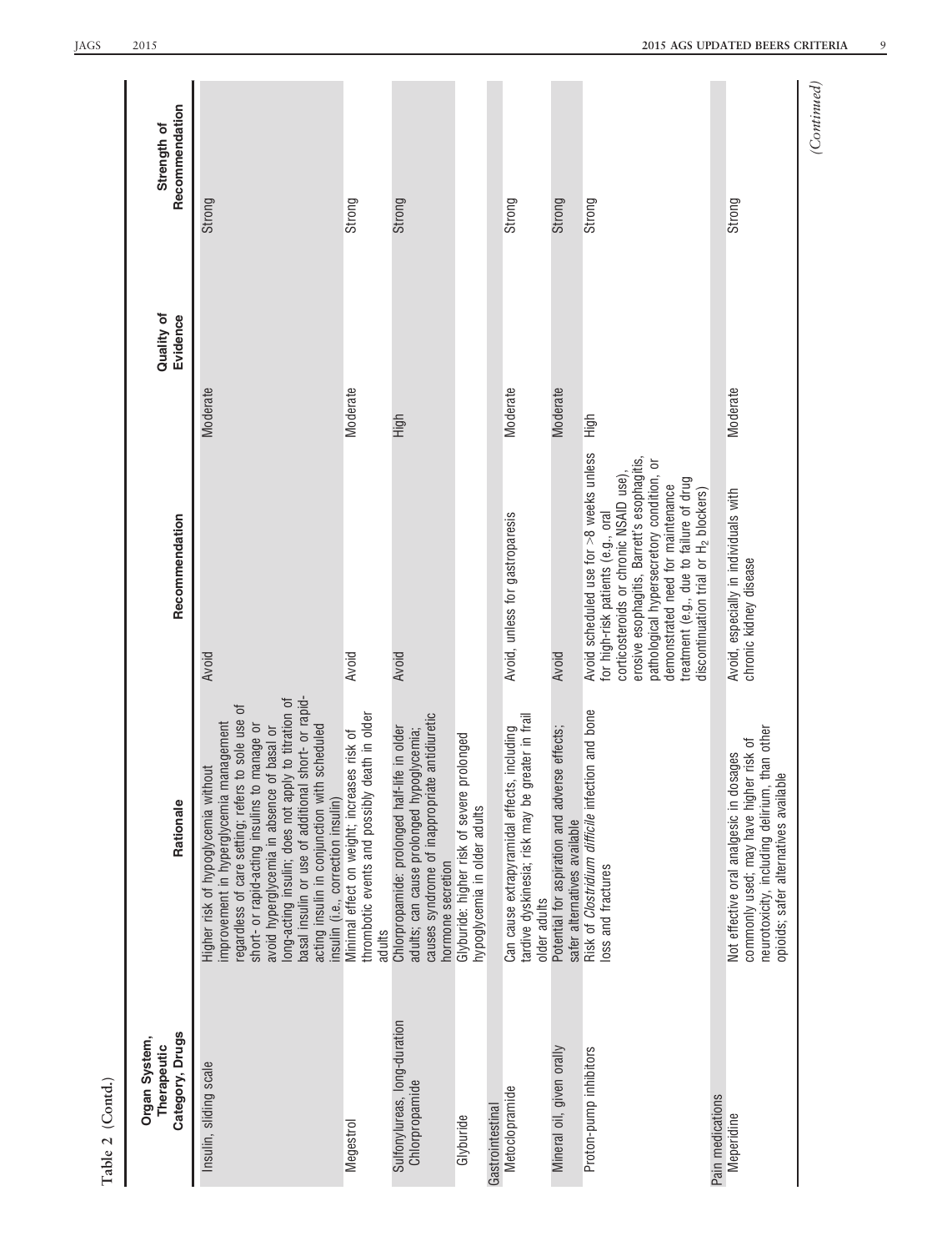| (Contd.)<br>Table 2                                                                                                                                                                                                                                                                 |                                                                                                                                                                                                                                                                                                                                                                                                                                                                                                                                                                                  |                                                                                                                                                             |                           |                               |
|-------------------------------------------------------------------------------------------------------------------------------------------------------------------------------------------------------------------------------------------------------------------------------------|----------------------------------------------------------------------------------------------------------------------------------------------------------------------------------------------------------------------------------------------------------------------------------------------------------------------------------------------------------------------------------------------------------------------------------------------------------------------------------------------------------------------------------------------------------------------------------|-------------------------------------------------------------------------------------------------------------------------------------------------------------|---------------------------|-------------------------------|
| Category, Drugs<br>Organ System,<br>Therapeutic                                                                                                                                                                                                                                     | Rationale                                                                                                                                                                                                                                                                                                                                                                                                                                                                                                                                                                        | Recommendation                                                                                                                                              | Quality of<br>Evidence    | Recommendation<br>Strength of |
| Aspirin >325 mg/d Diclofenac<br>Non-cyclooxygenase-selective<br>Mefenamic acid<br>Meclofenamate<br>NSAIDs, oral:<br>Nabumetone<br>Fenoprofen<br>Ketoprofen<br>Meloxicam<br><b>Ibuprofen</b><br>Oxaprozin<br>Piroxicam<br>Naproxen<br>Diflunisal<br>Tolmetin<br>Etodolac<br>Sulindac | antiplatelet agents; use of proton-pump inhibitor<br>or misoprostol reduces but does not eliminate<br>occur in approximately 1% of patients treated<br>continue with<br>Increased risk of gastrointestinal bleeding or<br>parenteral corticosteroids, anticoagulants, or<br>bleeding, or perforation caused by NSAIDs<br>including those aged >75 or taking oral or<br>of patients<br>risk. Upper gastrointestinal ulcers, gross<br>peptic ulcer disease in high-risk groups,<br>treated for 1 year; these trends<br>for 3–6 months and in $\sim$ 2–4%<br>longer duration of use | can take gastroprotective agent (proton-<br>alternatives are not effective and patient<br>Avoid chronic use, unless other<br>pump inhibitor or misoprostol) | Strong<br><b>Moderate</b> |                               |
| Ketorolac, includes parenteral<br>Indomethacin                                                                                                                                                                                                                                      | all the NSAIDs.<br>Indomethacin is more likely than other NSAIDs<br>peptic ulcer disease, and acute kidney injury in<br>indomethacin has the most adverse effects.<br>Increased risk of gastrointestinal bleeding,<br>to have adverse CNS effects. Of<br>older adults                                                                                                                                                                                                                                                                                                            | Avoid                                                                                                                                                       | Strong<br>Moderate        |                               |
| Pentazocine                                                                                                                                                                                                                                                                         | hallucinations,<br>drugs; is also a mixed agonist and antagonist;<br>more commonly than other opioid analgesic<br>Opioid analgesic that causes CNS adverse<br>effects, including confusion and<br>safer alternatives available                                                                                                                                                                                                                                                                                                                                                   | Avoid                                                                                                                                                       | Strong<br>$\sqrt{10}$     |                               |
| Skeletal muscle relaxants<br>Cyclobenzaprine<br><b>Methocarbamol</b><br>Chlorzoxazone<br>Orphenadrine<br>Carisoprodol<br>Genitourinary<br>Metaxalone                                                                                                                                | Most muscle relaxants poorly tolerated by older<br>fractures; effectiveness at dosages tolerated by<br>adverse effects, sedation, increased risk of<br>adults because some have anticholinergic<br>older adults questionable                                                                                                                                                                                                                                                                                                                                                     | Avoid                                                                                                                                                       | Strong<br>Moderate        |                               |
| Desmopressin                                                                                                                                                                                                                                                                        | High risk of hyponatremia; safer alternative<br>treatments                                                                                                                                                                                                                                                                                                                                                                                                                                                                                                                       | Avoid for treatment of nocturia or<br>nocturnal polyuria                                                                                                    | Strong<br>Moderate        |                               |
| CNS = central nervous system; NSAIDs = nonsteroidal anti-inflammatory drugs.                                                                                                                                                                                                        | The primary target audience is practicing clinicians. The intentions of the criteria are to improve the selection of prescription drugs by clinicians and patients; evaluate patterns of drug use within populations;<br>educate clinicians and patients on proper drug usage; and evaluate health-outcome, quality-of-care, cost, and utilization data.                                                                                                                                                                                                                         |                                                                                                                                                             |                           |                               |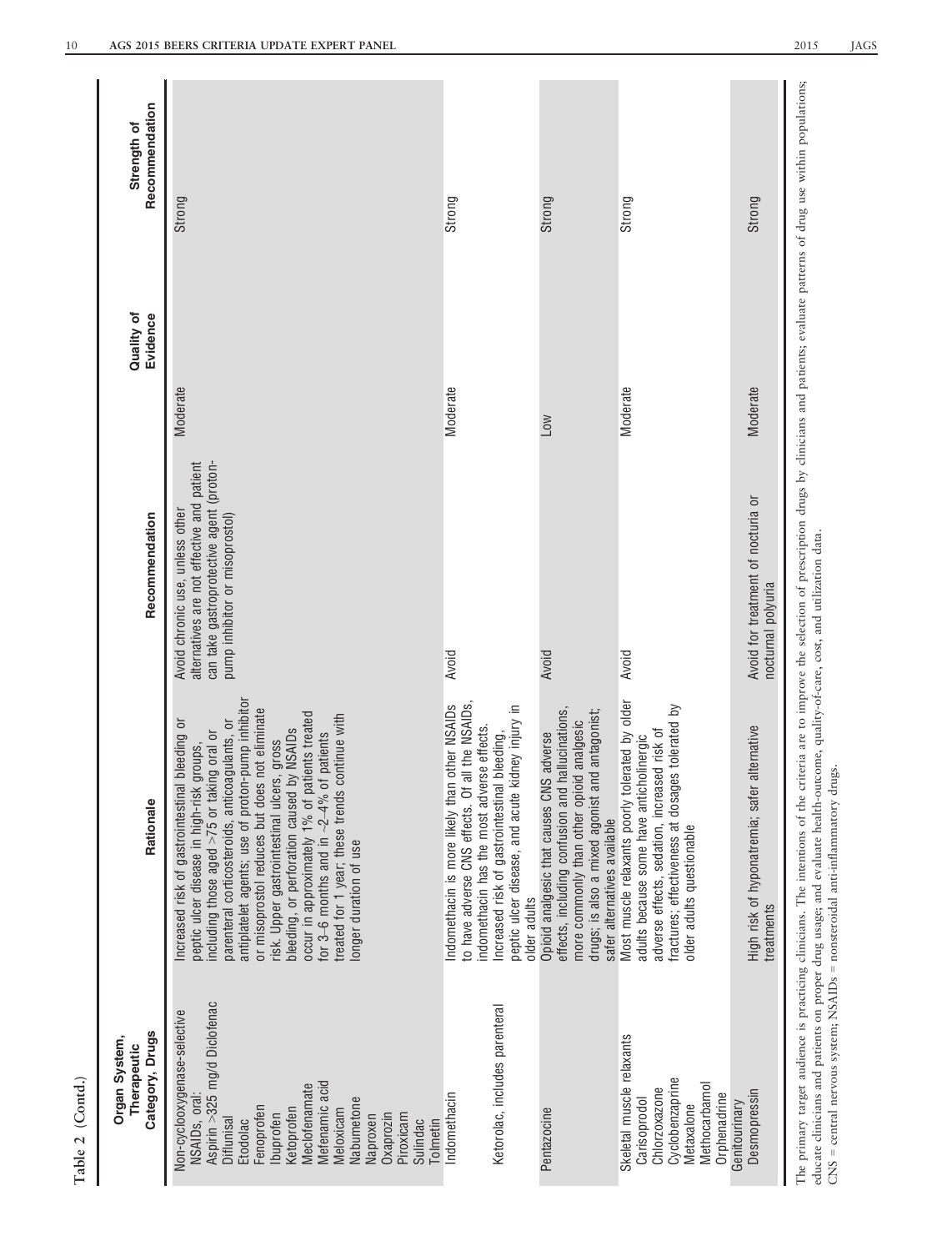| Table 3.                                                              | Syndrome<br>drome Interactions That May Exacerbate the Disease or                                                                                                                                                                                                                                                                                                                         |                                                                                                                                                                                                                                                                                                                                                                                                                                                                                                                                                                                                                                                                                                   | 2015 American Geriatrics Society Beers Criteria for Potentially Inappropriate Medication Use in Older Adults Due to Drug-Disease or Drug-Syn- |                                                                                                        |                                                                                 |
|-----------------------------------------------------------------------|-------------------------------------------------------------------------------------------------------------------------------------------------------------------------------------------------------------------------------------------------------------------------------------------------------------------------------------------------------------------------------------------|---------------------------------------------------------------------------------------------------------------------------------------------------------------------------------------------------------------------------------------------------------------------------------------------------------------------------------------------------------------------------------------------------------------------------------------------------------------------------------------------------------------------------------------------------------------------------------------------------------------------------------------------------------------------------------------------------|-----------------------------------------------------------------------------------------------------------------------------------------------|--------------------------------------------------------------------------------------------------------|---------------------------------------------------------------------------------|
| Disease or Syndrome                                                   | Drug(s)                                                                                                                                                                                                                                                                                                                                                                                   | Rationale                                                                                                                                                                                                                                                                                                                                                                                                                                                                                                                                                                                                                                                                                         | Recommendation                                                                                                                                | Quality of Evidence                                                                                    | Recommendation<br>Strength of                                                   |
| Heart failure<br>Cardiovascular                                       | Dronedarone (severe or recently decompensated<br>Nondihydropyridine CCBs (diltiazem, verapamil)<br>Thiazolidinediones (pioglitazone, rosiglitazone)<br>-avoid only for heart failure with reduced<br>NSAIDs and COX-2 inhibitors<br>ejection fraction<br>heart failure)<br>Cilostazol                                                                                                     | retention and exacerbate heart<br>Potential to promote fluid<br>failure                                                                                                                                                                                                                                                                                                                                                                                                                                                                                                                                                                                                                           | Avoid                                                                                                                                         | Thiazolidinediones: high<br>NSAIDs: moderate<br>Dronedarone: high<br>CCBs: moderate<br>Cilostazol: low | Strong                                                                          |
| Syncope                                                               | Peripheral alpha-1 blockers<br>Chlorpromazine<br><b>Tertiary TCAs</b><br>Thioridazine<br>Doxazosin<br>Olanzapine<br><b>Terazosin</b><br>Prazosin<br><b>AChEIs</b>                                                                                                                                                                                                                         | Increases risk of orthostatic<br>hypotension or bradycardia                                                                                                                                                                                                                                                                                                                                                                                                                                                                                                                                                                                                                                       | Avoid                                                                                                                                         | Peripheral alpha-1<br>antipsychotics:<br>blockers: high<br>TCAS, AChEIS,<br>moderate                   | blockers, antipsychotics:<br>AChEls, TCAs: strong<br>Peripheral alpha-1<br>weak |
| Central nervous system<br>Chronic seizures or<br>Delirium<br>epilepsy | Anticholinergics (see Table 7 for full list)<br>$H_2$ -receptor antagonists<br>Sedative hypnotics<br><b>Benzodiazepines</b><br>Corticosteroids <sup>a</sup><br>Chlorpromazine<br>Chlorpromazine<br>Antipsychotics<br>Famotidine<br>Thioridazine<br>Cimetidine<br>Thiothixene<br>Maprotiline<br>Ranitidine<br>Meperidine<br>Nizatidine<br>Olanzapine<br>Bupropion<br>Clozapine<br>Tramadol | unless nonpharmacological options<br>acceptable in individuals with well-<br>Lowers seizure threshold; may be<br>Avoid antipsychotics for behavioral<br>have failed or are not possible and<br>Antipsychotics are associated with<br>substantial harm to self or others<br>problems of dementia or delirium<br>accident (stroke) and mortality in<br>alternative agents have not been<br>high risk of delirium because of<br>Avoid in older adults with or at<br>greater risk of cerebrovascular<br>(e.g., behavioral interventions)<br>the older adult is threatening<br>controlled seizures in whom<br>the potential of inducing or<br>persons with dementia<br>worsening delirium<br>effective | Avoid<br>Avoid                                                                                                                                | Moderate<br>Mo7                                                                                        | Strong<br>Strong                                                                |

(Continued)

 $\label{eq:1} (Continued)$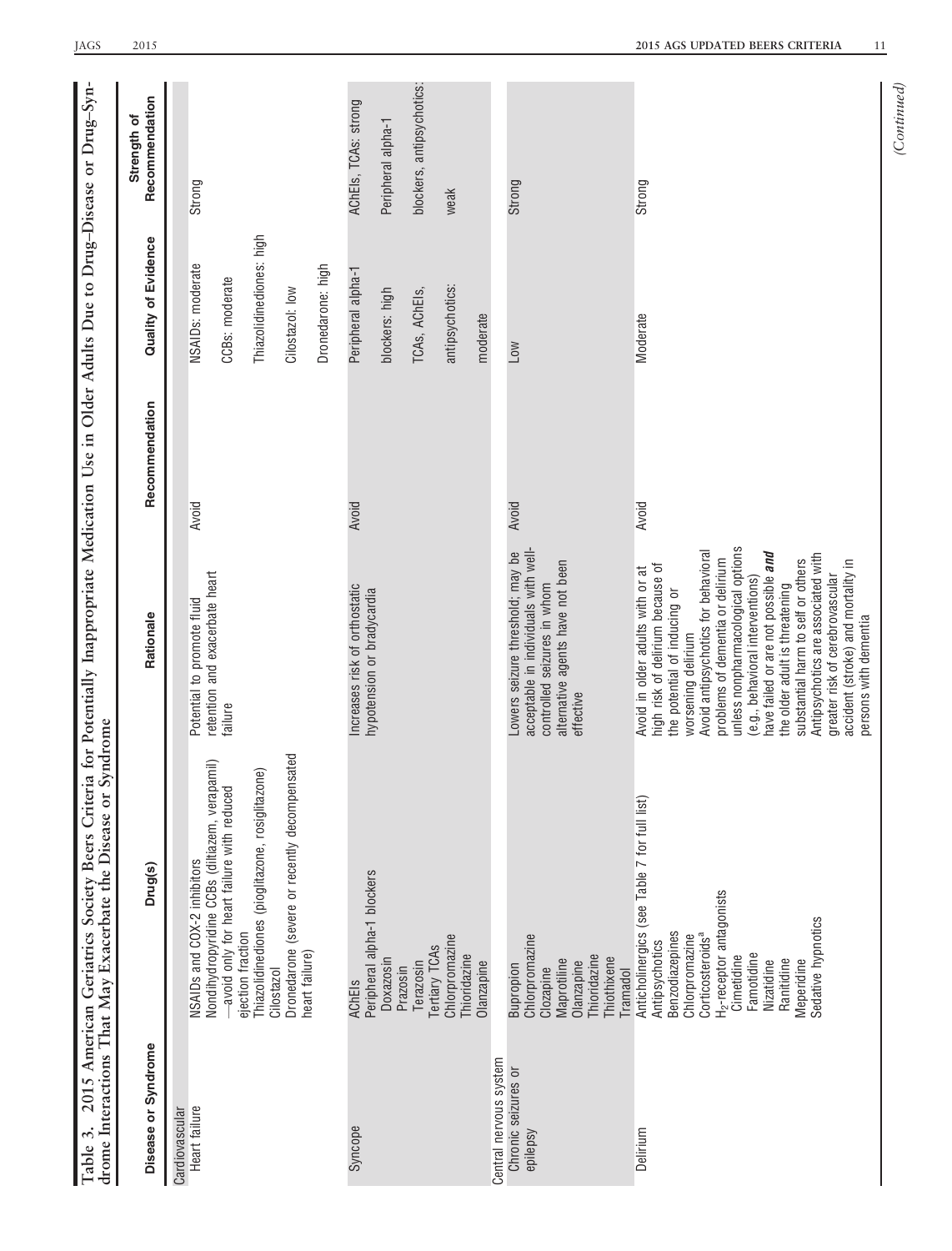| Recommendation<br>Strength of |                                                                                                                |                                                                                                                                                                                                                                                                                                                                                                                                                    |                            | Opioids: strong                                                    |                                                                                       |                                                                                                    |                                                                                                                                                                                                                                                                 |                                                        |                                                 |                              |                                          | (Continued) |
|-------------------------------|----------------------------------------------------------------------------------------------------------------|--------------------------------------------------------------------------------------------------------------------------------------------------------------------------------------------------------------------------------------------------------------------------------------------------------------------------------------------------------------------------------------------------------------------|----------------------------|--------------------------------------------------------------------|---------------------------------------------------------------------------------------|----------------------------------------------------------------------------------------------------|-----------------------------------------------------------------------------------------------------------------------------------------------------------------------------------------------------------------------------------------------------------------|--------------------------------------------------------|-------------------------------------------------|------------------------------|------------------------------------------|-------------|
|                               | Strong                                                                                                         |                                                                                                                                                                                                                                                                                                                                                                                                                    | Strong                     |                                                                    |                                                                                       |                                                                                                    |                                                                                                                                                                                                                                                                 | Strong                                                 |                                                 |                              |                                          |             |
| Quality of Evidence           | Moderate                                                                                                       |                                                                                                                                                                                                                                                                                                                                                                                                                    | High                       | Opioids: moderate                                                  |                                                                                       |                                                                                                    |                                                                                                                                                                                                                                                                 | Moderate                                               |                                                 |                              |                                          |             |
| Recommendation                | Avoid                                                                                                          |                                                                                                                                                                                                                                                                                                                                                                                                                    | Avoid unless safer         | alternatives are not<br>available; avoid                           | seizure and mood disorders<br>anticonvulsants except for                              | pain management due to<br>Opioids: avoid, excludes<br>recent fractures or joint                    | replacement                                                                                                                                                                                                                                                     | Avoid                                                  |                                                 |                              |                                          |             |
| Rationale                     | Avoid because of adverse CNS<br>effects                                                                        | Avoid antipsychotics for behavioral<br>not possible <i>and</i> the older adult is<br>problems of dementia or delirium<br>self or others. Antipsychotics are<br>cerebrovascular accident (stroke)<br>interventions) have failed or are<br>threatening substantial harm to<br>associated with greater risk of<br>and mortality in persons with<br>unless nonpharmacological<br>options (e.g., behavioral<br>dementia | May cause ataxia, impaired | psychomotor function, syncope,<br>additional falls; shorter-acting | benzodiazepines are not safer<br>than long-acting ones                                | If one of the drugs must be used,<br>consider reducing use of other<br>CNS-active medications that | increase risk of falls and fractures<br>receptor agonists, other sedatives<br>other strategies to reduce fall risk<br>receptor agonists, antipsychotics,<br>antidepressants, benzodiazepine-<br>and hypnotics) and implement<br>(i.e., anticonvulsants, opioid- | CNS stimulant effects                                  |                                                 |                              |                                          |             |
| Drug(s)                       | Anticholinergics (see Table 7 for full list)<br>H <sub>2</sub> -receptor antagonists<br><b>Benzodiazepines</b> | Nonbenzodiazepine, benzodiazepine receptor<br>Antipsychotics, chronic and as-needed use<br>agonist hypnotics<br><b>Eszopiclone</b><br>Zolpidem<br>Zaleplon                                                                                                                                                                                                                                                         | Anticonvulsants            | <b>Benzodiazepines</b><br>Antipsychotics                           | Nonbenzodiazepine, benzodiazepine receptor<br>agonist hypnotics<br><b>Eszopiclone</b> | Zolpidem<br>Zaleplon<br><b>TCAS</b>                                                                | Opioids<br><b>SSRIS</b>                                                                                                                                                                                                                                         | Oral decongestants<br>Pseudoephedrine<br>Phenylephrine | Amphetamine<br>Armodafinil<br><b>Stimulants</b> | Methylphenidate<br>Modafinil | Theobromines<br>Theophylline<br>Caffeine |             |
| Disease or Syndrome           | Dementia or cognitive<br>impairment                                                                            |                                                                                                                                                                                                                                                                                                                                                                                                                    | History of falls or        | fractures                                                          |                                                                                       |                                                                                                    |                                                                                                                                                                                                                                                                 | Insomnia                                               |                                                 |                              |                                          |             |

Table 3 (Contd.)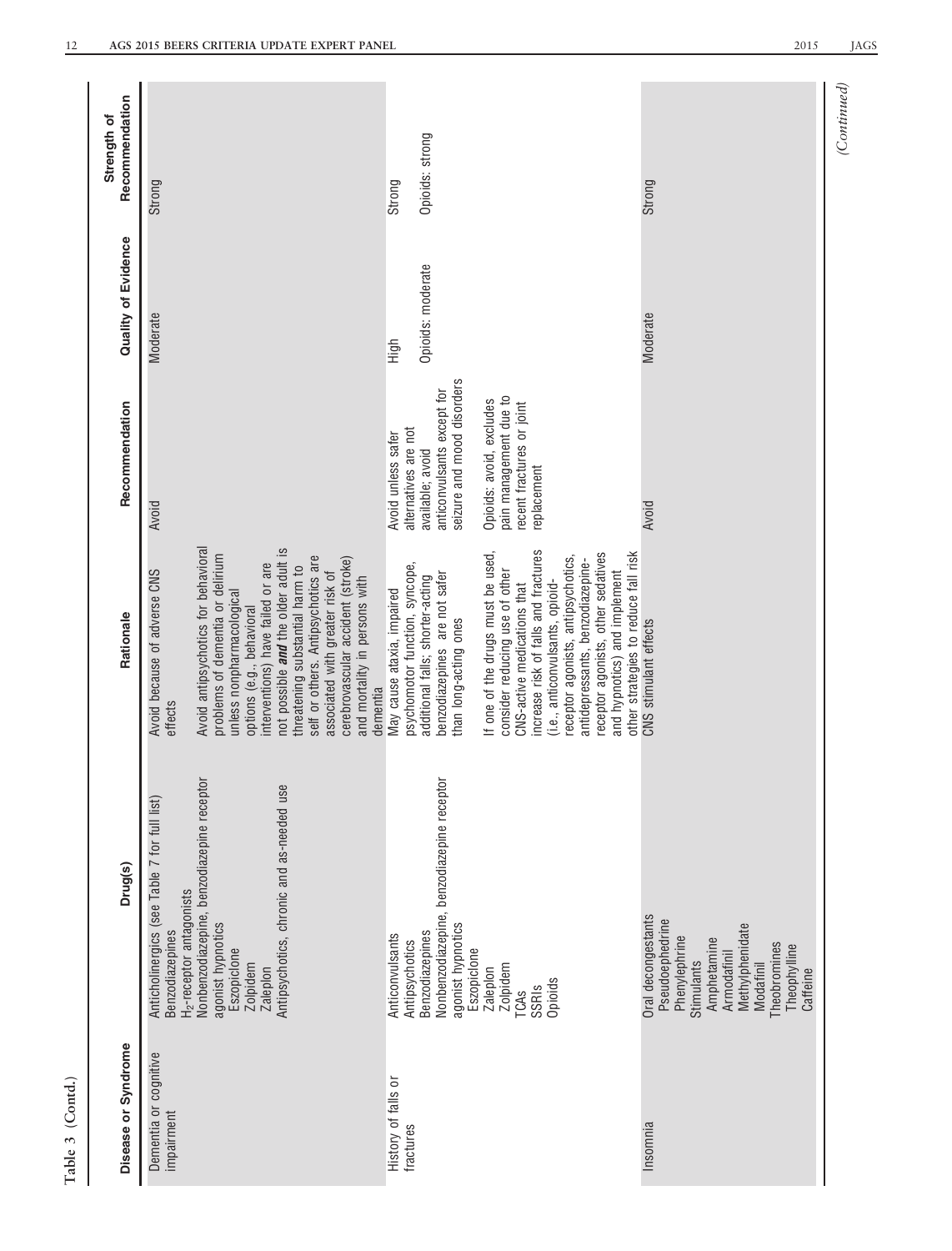| Disease or Syndrome                                                                              | Drug(s)                                                                                                                                                                                                                                                                                                                                                                                                                                                                                                                                                                              | Rationale                                                                                                                                                                                                 | Recommendation                                                                                         | Quality of Evidence                                        | Recommendation<br>Strength of                              |
|--------------------------------------------------------------------------------------------------|--------------------------------------------------------------------------------------------------------------------------------------------------------------------------------------------------------------------------------------------------------------------------------------------------------------------------------------------------------------------------------------------------------------------------------------------------------------------------------------------------------------------------------------------------------------------------------------|-----------------------------------------------------------------------------------------------------------------------------------------------------------------------------------------------------------|--------------------------------------------------------------------------------------------------------|------------------------------------------------------------|------------------------------------------------------------|
| Parkinson disease                                                                                | All antipsychotics (except aripiprazole,<br>quetiapine, clozapine)<br>Prochlorperazine<br>Metoclopramide<br>Promethazine<br><b>Antiemetics</b>                                                                                                                                                                                                                                                                                                                                                                                                                                       | precipitate worsening of Parkinson<br>Quetiapine, aripiprazole, clozapine<br>Dopamine-receptor antagonists<br>appear to be less likely to<br>with potential to worsen<br>parkinsonian symptoms<br>disease | Avoid                                                                                                  | Moderate                                                   | Strong                                                     |
| History of gastric or<br>duodenal ulcers<br>Gastrointestinal                                     | Non-COX-2 selective NSAIDs<br>Aspirin (>325 mg/d)                                                                                                                                                                                                                                                                                                                                                                                                                                                                                                                                    | May exacerbate existing ulcers or<br>cause new or additional ulcers                                                                                                                                       | take gastroprotective agent<br>effective and patient can<br>alternatives are not<br>Avoid unless other | Moderate                                                   | Strong                                                     |
| Chronic kidney disease<br>Kidney and urinary tract<br>(creatinine clearance<br>Stages IV or less | NSAIDs (non-COX and COX-selective, oral and<br>parenteral)                                                                                                                                                                                                                                                                                                                                                                                                                                                                                                                           | May increase risk of acute kidney<br>injury and further decline of renal<br>function                                                                                                                      | (i.e., proton-pump inhibitor<br>or misoprostol)<br>Avoid                                               | <b>Moderate</b>                                            | Strong                                                     |
| Urinary incontinence<br>(all types) in women<br>$<$ 30 mL/min)                                   | Estrogen oral and transdermal (excludes<br>Peripheral alpha-1 blockers<br>intravaginal estrogen<br><b>Doxazosin</b><br>Prazosin                                                                                                                                                                                                                                                                                                                                                                                                                                                      | Aggravation of incontinence                                                                                                                                                                               | Avoid in women                                                                                         | blockers: moderate<br>Peripheral alpha-1<br>Estrogen: high | Peripheral alpha-1<br>Estrogen: strong<br>blockers: strong |
| prostatic hyperplasia<br>Lower urinary tract<br>symptoms, benign                                 | (see<br>antimuscarinics for urinary incontinence<br>Strongly anticholinergic drugs, except<br>Table 7 for complete list)<br>Terazosin                                                                                                                                                                                                                                                                                                                                                                                                                                                | May decrease urinary flow and<br>cause urinary retention                                                                                                                                                  | Avoid in men                                                                                           | Moderate                                                   | Strong                                                     |
|                                                                                                  | <sup>a</sup> Excludes inhaled and topical forms. Oral and parenteral corticosteroids may be required for conditions such as exacerbations of chronic obstructive pulmonary disease but should be prescribed in the lowest<br>The primary target audience is the practicing clinician. The intentions of the criteria are to improve selection of prescription drugs by clinicians and patients; evaluate patterns of drug use within populations;<br>educate clinicians and patients on proper drug usage; and evaluate health-outcome, quality-of-care, cost, and utilization data. |                                                                                                                                                                                                           |                                                                                                        |                                                            |                                                            |

est <sup>a</sup> Excludes inhaled and topical forms. Oral and parenteral corticosteroids may be required for conditions such as exacerbations of chronic obstructive pulmonary disease but should be prescribed in the lowest effective dose and for the shortest possible duration. a

effective dose and for the shortest possible duration.<br>CCB = calcium channel blocker; AChEI = acetylcholinesterase inhibitor; CNS = central nervous system; COX = cyclooxygenase; NSAID = nonsteroidal anti-inflammatory drug; CCB = calcium channel blocker; AChEI = acetylcholinesterase inhibitor; CNS = central nervous system; COX = cyclooxygenase; NSAID = nonsteroidal anti-inflammatory drug; SSRIs = selective serotonin reuptake inhibitors; TCA = tricyclic antidepressant.

Table 3 (Contd.)

Table 3 (Contd.)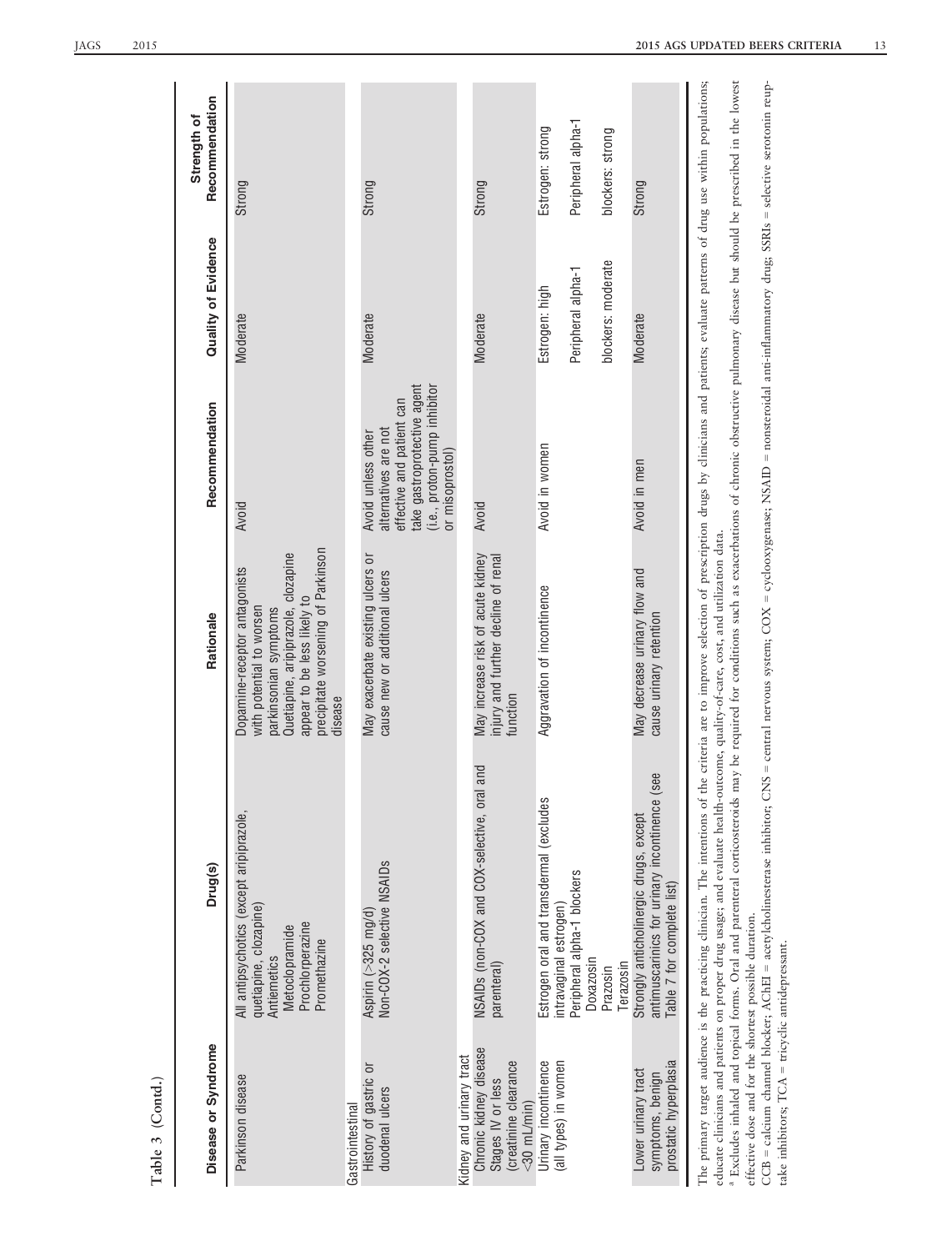| Drug(s)                                                                                                                                                                                           | <b>Rationale</b>                                                                                                                                                                                                                                                | Recommendation                                                                             | <b>Quality of</b><br><b>Evidence</b> | Strength of<br>Recommendation |
|---------------------------------------------------------------------------------------------------------------------------------------------------------------------------------------------------|-----------------------------------------------------------------------------------------------------------------------------------------------------------------------------------------------------------------------------------------------------------------|--------------------------------------------------------------------------------------------|--------------------------------------|-------------------------------|
| Aspirin for primary prevention of<br>cardiac events                                                                                                                                               | Lack of evidence of benefit versus<br>risk in adults aged $\geq 80$                                                                                                                                                                                             | Use with caution in adults aged<br>> 80                                                    | Low                                  | Strona                        |
| Dabigatran                                                                                                                                                                                        | Increased risk of gastrointestinal<br>bleeding compared with warfarin<br>and reported rates with other<br>target-specific oral anticoagulants<br>in adults aged $\geq$ 75; lack of<br>evidence of efficacy and safety in<br>individuals with $CrCl < 30$ mL/min | Use with caution in in adults aged<br>$\geq$ 75 and in patients with CrCl<br>$<$ 30 mL/min | Moderate                             | Strong                        |
| Prasugrel                                                                                                                                                                                         | Increased risk of bleeding in older<br>adults; benefit in highest-risk older<br>adults (e.g., those with prior<br>myocardial infarction or diabetes<br>mellitus) may offset risk                                                                                | Use with caution in adults aged<br>>75                                                     | Moderate                             | Weak                          |
| Antipsychotics<br><b>Diuretics</b><br>Carbamazepine<br>Carboplatin<br>Cyclophosphamide<br>Cisplatin<br>Mirtazapine<br>Oxcarbazepine<br><b>SNRIS</b><br><b>SSRIs</b><br><b>TCAs</b><br>Vincristine | May exacerbate or cause<br>syndrome of inappropriate<br>antidiuretic hormone secretion or<br>hyponatremia; monitor sodium<br>level closely when starting or<br>changing dosages in older adults                                                                 | Use with caution                                                                           | Moderate                             | Strong                        |
| Vasodilators                                                                                                                                                                                      | May exacerbate episodes of<br>syncope in individuals with history<br>of syncope                                                                                                                                                                                 | Use with caution                                                                           | Moderate                             | Weak                          |

## Table 4. 2015 American Geriatrics Society Beers Criteria for Potentially Inappropriate Medications to Be Used with Caution in Older Adults

The primary target audience is the practicing clinician. The intentions of the criteria are to improve selection of prescription drugs by clinicians and patients; evaluate patterns of drug use within populations; educate clinicians and patients on proper drug usage; and evaluate health-outcome, quality-ofcare, cost, and utilization data.

CrCl = creatinine clearance; SNRIs = serotonin-norepinephrine reuptake inhibitors; SSRIs = selective serotonin reuptake inhibitors; TCAs = tricyclic antidepressants.

those in their labeling. As with the drug–drug interaction table, this list is not meant to be comprehensive but to highlight potentially important but sometimes overlooked dose adjustments that are of particular concern for older adults. Anti-infective drugs were not included because the focus of the AGS Beers Criteria is on medications often employed for chronic use and because such information is available from multiple other sources (Table 6).

## Drugs with Strong Anticholinergic Properties

Numerous scales are available to rank anticholinergic activity. The panel used a composite of several scales to draft Table 7, which provides an updated list of drugs with strong anticholinergic properties.<sup>14–17</sup> Investigators who developed the scales that the panel used in 2012 were asked whether any changes had been made, and the panel considered those. The most notable drug to be removed from the list was the second-generation antihistamine loratadine.

## DISCUSSION

The 2015 AGS Beers Criteria for PIMs is the second such update by the American Geriatrics Society of medications

to avoid in older adults and the fourth update of the criteria since their original release.18–<sup>21</sup> The criteria were first published in 1991, making them the longest-running criteria for PIMs in older adults. The process improves with each update. The literature search has become more targeted and refined, identifying new and important supporting evidence. The evidence review and grading methodology has been adjusted according to best practices and evolving approaches recommended by expert organizations. As in 2012, this resulted in some changes to the criteria in 2015, including drugs that were modified or dropped and a few new additions. The 2015 update introduced two new areas to improve drug safety in older adults: 1) drugs for which dose adjustment is required based on kidney impairment and 2) drug–drug interactions. Rather than create numerous individual caveats for each criterion excluding individuals in palliative care or hospice settings, the panel chose to exclude individuals in these settings from the criteria. The panel felt justified making this decision because of the shift in benefit-to-harm ratio in end-of-life decisions and paucity of evidence available for avoiding drugs in these populations.

Compared with the 2012 update, the 2015 update has fewer changes and new medications, likely because of the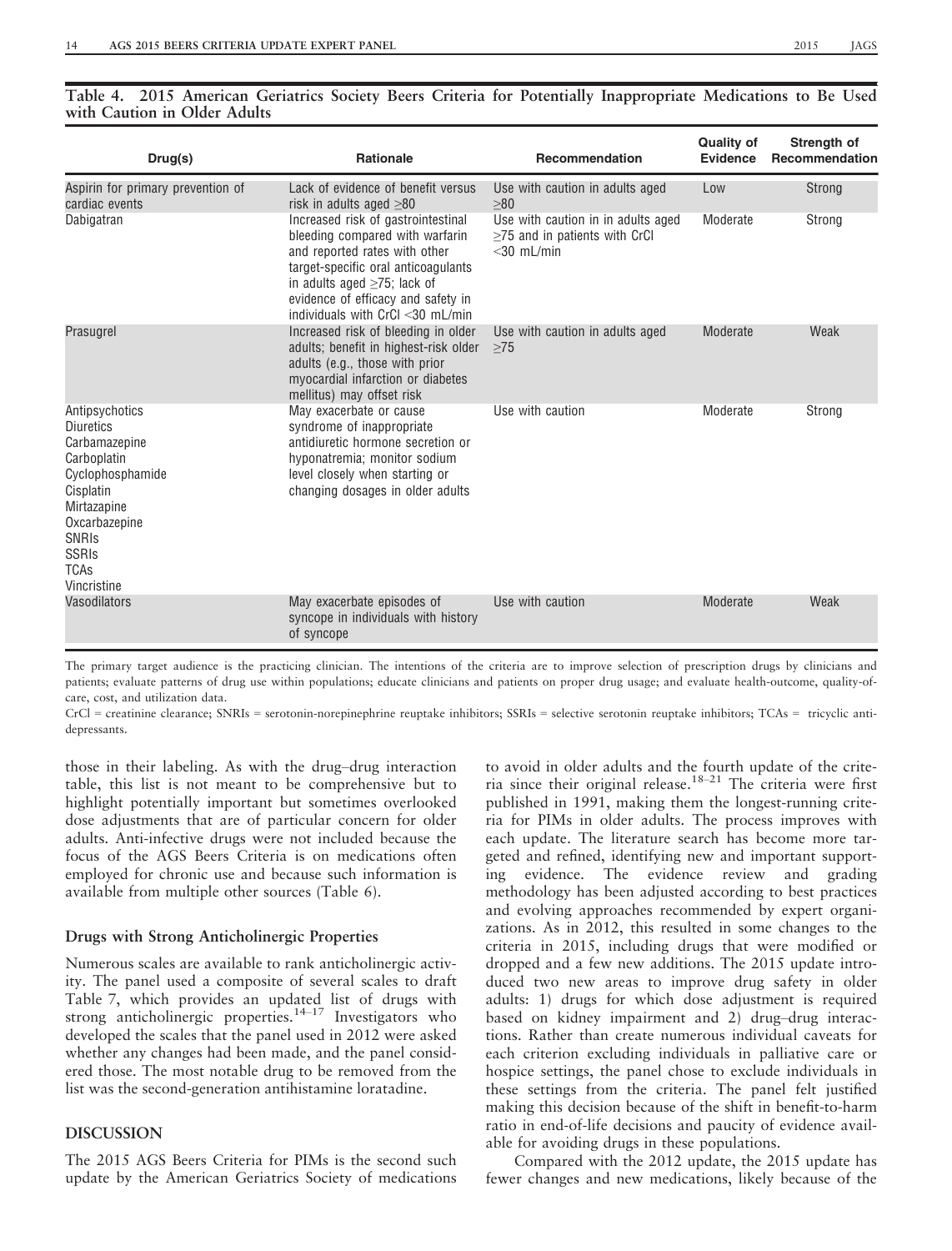# Table 5. 2015 American Geriatrics Society Beers Criteria for Potentially Clinically Important Non-Anti-infective Drug–Drug Interactions That Should Be Avoided in Older Adults

| <b>Object Drug and</b><br><b>Class</b>                                                    | <b>Interacting Drug</b><br>and Class         | <b>Risk Rationale</b>                                                     | Recommendation                                                                                   | <b>Quality of</b><br><b>Evidence</b> | Strength of<br>Recommendation |
|-------------------------------------------------------------------------------------------|----------------------------------------------|---------------------------------------------------------------------------|--------------------------------------------------------------------------------------------------|--------------------------------------|-------------------------------|
| <b>ACEIS</b>                                                                              | Amiloride or<br>triamterene                  | Increased risk of<br>Hyperkalemia                                         | Avoid routine use; reserve for<br>patients with demonstrated<br>hypokalemia while taking an ACEI | Moderate                             | Strong                        |
| Anticholinergic                                                                           | Anticholinergic                              | Increased risk of<br>Cognitive decline                                    | Avoid, minimize number of<br>anticholinergic drugs (Table 7)                                     | Moderate                             | Strong                        |
| Antidepressants (i.e.,<br><b>TCAs and SSRIs)</b>                                          | >2 other CNS-active<br>drugs <sup>a</sup>    | Increased risk of Falls                                                   | Avoid total of >3 CNS-active<br>drugs <sup>a</sup> ; minimize number of CNS-<br>active drugs     | Moderate                             | Strong                        |
| Antipsychotics                                                                            | >2 other CNS-active<br>drugs <sup>a</sup>    | Increased risk of Falls                                                   | Avoid total of >3 CNS-active<br>drugs <sup>a</sup> ; minimize number of CNS-<br>active drugs     | Moderate                             | Strong                        |
| Benzodiazepines and<br>nonbenzodiazepine,<br>benzodiazepine receptor<br>agonist hypnotics | >2 other CNS-active<br>drugs <sup>a</sup>    | Increased risk of Falls<br>and fractures                                  | Avoid total of >3 CNS-active<br>drugs <sup>a</sup> ; minimize number of CNS-<br>active drugs     | High                                 | Strong                        |
| Corticosteroids, oral or<br>parenteral                                                    | <b>NSAIDs</b>                                | Increased risk of Peptic<br>ulcer disease or<br>gastrointestinal bleeding | Avoid; if not possible, provide<br>gastrointestinal protection                                   | Moderate                             | Strong                        |
| Lithium                                                                                   | <b>ACEIS</b>                                 | Increased risk of<br>Lithium toxicity                                     | Avoid, monitor lithium<br>concentrations                                                         | Moderate                             | Strong                        |
| Lithium                                                                                   | Loop diuretics                               | Increased risk of<br>Lithium toxicity                                     | Avoid, monitor lithium<br>concentrations                                                         | Moderate                             | Strong                        |
| Opioid receptor agonist<br>analgesics                                                     | >2 other CNS-active<br>$dru$ gs <sup>a</sup> | Increased risk of Falls                                                   | Avoid total of $\geq$ 3 CNS-active<br>drugs <sup>a</sup> ; minimize number of CNS<br>drugs       | High                                 | Strong                        |
| Peripheral Alpha-1<br>blockers                                                            | Loop diuretics                               | Increased risk of<br>Urinary incontinence in<br>older women               | Avoid in older women, unless<br>conditions warrant both drugs                                    | Moderate                             | Strong                        |
| Theophylline                                                                              | Cimetidine                                   | Increased risk of<br>Theophylline toxicity                                | Avoid                                                                                            | Moderate                             | Strong                        |
| Warfarin                                                                                  | Amiodarone                                   | Increased risk of<br>Bleeding                                             | Avoid when possible; monitor<br>international normalized ratio<br>closely                        | Moderate                             | Strong                        |
| Warfarin                                                                                  | <b>NSAIDs</b>                                | Increased risk of<br>Bleeding                                             | Avoid when possible; if used<br>together, monitor for bleeding<br>closely                        | High                                 | Strong                        |

a Central nervous system (CNS)-active drugs: antipsychotics; benzodiazepines; nonbenzodiazepine, benzodiazepine receptor agonist hypnotics; tricyclic antidepressants (TCAs); selective serotonin reuptake inhibitors (SSRIs); and opioids.

ACEI = angiotensin-converting enzyme inhibitor; NSAID = nonsteroidal anti-inflammatory drug.

shorter time span since the criteria were last revised. Only three new medications and two new drug classes were added to Tables 2 or 3, although several were modified or had some changes to the rationale and recommendation statements. In a few instances, the level of evidence was revised based on new literature and the improved modified grading methodology. Some notable changes were the 90 day-use caveat being removed from nonbenzodiazepine, benzodiazepine receptor agonist hypnotics, resulting in an unambiguous "avoid" statement (without caveats) because of the increase in the evidence of harm in this area since the 2012 update. $22,23$  In some cases, the rationale or wording of an avoid statement was modified or clarified because the panel and AGS had received comments regarding some confusion about a medication in the criteria. For example, the term "sliding scale" insulin was defined more clearly when referred to in the criteria. Other changes included lowering the creatinine clearance at which nitrofurantoin should be avoided to less than 30 mL/min from less than 60 mL/min. Also, removing Classes 1a, 1c, and III (with

the exception of amiodarone) antiarrhythmic drugs as firstline treatment for atrial fibrillation. Constipation was removed as a drug–disease, drug–syndrome category, because this condition is common across the age spectrum and relevant drug–disease, drug–syndrome combinations to avoid are not predominantly specific to older adults.

Some other important additions in the 2015 update were the addition of long-term proton-pump inhibitor use in the absence of a strong indication because of risk of C. difficile infection, bone loss, and fractures and the addition of opioids in the diagnosis and condition table for older adults with a history of falls and fractures. If opioids must be used, it is recommended that reducing the use of other CNS-active medications be considered.24,25 This statement is in recognition of the need to have adequate pain control while balancing the potential harms from opioids and untreated pain. The panel balanced the difficulty and challenges of poorly treated pain with the harms of opioids and available alternatives in older adults. Another critical change was to the language for use of antipsy-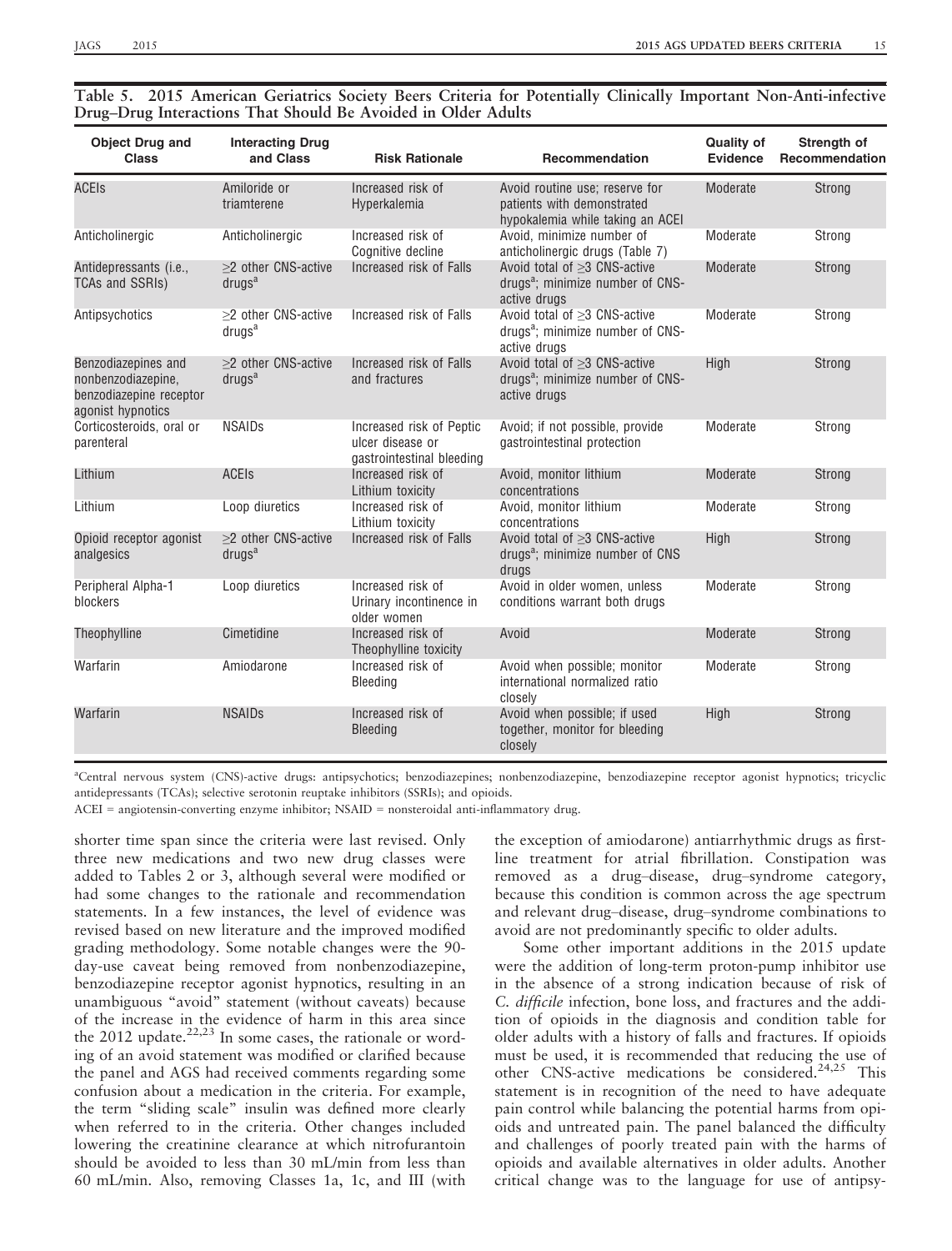|  |  |  |  | Table 6. 2015 American Geriatrics Society Beers Criteria for Non-Anti-Infective Medications That Should Be |  |  |
|--|--|--|--|------------------------------------------------------------------------------------------------------------|--|--|
|  |  |  |  | Avoided or Have Their Dosage Reduced with Varying Levels of Kidney Function in Older Adults                |  |  |

| <b>Medication Class</b><br>and Medication | <b>Creatinine Clearance,</b><br>mL/min, at Which<br><b>Action Required</b> | <b>Rationale</b>                                                           | Recommendation                                               | <b>Quality of</b><br><b>Evidence</b> | Strength of<br>Recommendation |
|-------------------------------------------|----------------------------------------------------------------------------|----------------------------------------------------------------------------|--------------------------------------------------------------|--------------------------------------|-------------------------------|
| Cardiovascular or hemostasis              |                                                                            |                                                                            |                                                              |                                      |                               |
| Amiloride                                 | <30                                                                        | Increased potassium, and<br>decreased sodium                               | Avoid                                                        | Moderate                             | Strong                        |
| Apixaban                                  | < 25                                                                       | Increased risk of bleeding                                                 | Avoid                                                        | Moderate                             | Strong                        |
| Dabigatran                                | $30$                                                                       | Increased risk of bleeding                                                 | Avoid                                                        | Moderate                             | Strong                        |
| Edoxaban                                  | $30 - 50$                                                                  | Increased risk of bleeding                                                 | Reduce dose                                                  | Moderate                             | Strong                        |
|                                           | $<$ 30 or $>$ 95                                                           |                                                                            | Avoid                                                        |                                      |                               |
| Enoxaparin                                | $<$ 30                                                                     | Increased risk of bleeding                                                 | Reduce dose                                                  | Moderate                             | Strong                        |
| Fondaparinux                              | $30$                                                                       | Increased risk of bleeding                                                 | Avoid                                                        | Moderate                             | Strong                        |
| Rivaroxaban                               | $30 - 50$                                                                  | Increased risk of bleeding                                                 | Reduce dose                                                  | Moderate                             | Strong                        |
|                                           | $30$                                                                       |                                                                            | Avoid                                                        |                                      |                               |
| Spironolactone                            | $30$                                                                       | Increased potassium                                                        | Avoid                                                        | Moderate                             | Strong                        |
| Triamterene                               | $30$                                                                       | Increased potassium, and<br>decreased sodium                               | Avoid                                                        | Moderate                             | Strona                        |
| Central nervous system and analgesics     |                                                                            |                                                                            |                                                              |                                      |                               |
| Duloxetine                                | < 30                                                                       | <b>Increased Gastrointestinal</b><br>adverse effects (nausea,<br>diarrhea) | Avoid                                                        | Moderate                             | Weak                          |
| Gabapentin                                | <60                                                                        | CNS adverse effects                                                        | Reduce dose                                                  | Moderate                             | Strong                        |
| Levetiracetam                             | $\leq 80$                                                                  | CNS adverse effects                                                        | Reduce dose                                                  | Moderate                             | Strong                        |
| Pregabalin                                | <60                                                                        | CNS adverse effects                                                        | Reduce dose                                                  | Moderate                             | Strong                        |
| Tramadol                                  | $30$                                                                       | CNS adverse effects                                                        | Immediate release: reduce<br>dose<br>Extended release: avoid | Low                                  | Weak                          |
| Gastrointestinal                          |                                                                            |                                                                            |                                                              |                                      |                               |
| Cimetidine                                | < 50                                                                       | Mental status changes                                                      | Reduce dose                                                  | Moderate                             | Strong                        |
| Famotidine                                | < 50                                                                       | Mental status changes                                                      | Reduce dose                                                  | Moderate                             | Strong                        |
| Nizatidine                                | < 50                                                                       | Mental status changes                                                      | Reduce dose                                                  | Moderate                             | Strong                        |
| Ranitidine                                | < 50                                                                       | Mental status changes                                                      | Reduce dose                                                  | Moderate                             | Strong                        |
| Hyperuricemia                             |                                                                            |                                                                            |                                                              |                                      |                               |
| Colchicine                                | $<$ 30                                                                     | Gastrointestinal,<br>neuromuscular, bone marrow<br>toxicity                | Reduce dose; monitor for<br>adverse effects                  | Moderate                             | Strong                        |
| Probenecid                                | $<$ 30                                                                     | Loss of effectiveness                                                      | Avoid                                                        | Moderate                             | Strong                        |

CNS = central nervous system.

chotics<sup>26</sup> in the dementia and delirium drug–disease, drug– syndrome category and the addition of avoiding antipsychotics in persons with delirium as first-line treatment. With increasing evidence of harm associated with antipsychotics<sup>27,28</sup> and conflicting evidence on their effectiveness in delirium and dementia, the rationale to avoid was modified to "avoid antipsychotics for behavioral problems unless nonpharmacological options (e.g., behavioral interventions) have failed or are not possible, and the older adult is threatening substantial harm to self or others."<sup>7</sup> The table of medications with strong anticholinergic properties has been updated. Anticholinergic burden and measurement is an area of literature that is continually evolving. Use of anticholinergic medications remains a concern because it is associated with impaired cognitive and physical function and risk of dementia.<sup>29,30</sup>

These criteria continue to be useful and necessary as a clinical and public health tool to improve medication safety in older adults and to increase awareness of polypharmacy and aid decision-making for choosing drugs to avoid in older adults. The AGS is publishing a companion piece to this update Beers Criteria; How to Use the

Beers Criteria—A Guide for Patients, Clinicians, Health Systems, and Payors, published online in this journal. Recent work illustrates that prescription drug use has increased in older adults over the past 20 years, with poorer health in older adults associated with being on multiple medications.<sup>31</sup> Using data from the Medical Expenditure Panel Survey (MEPS), it was found that at least 41% of older adults still filled a prescription for a PIM in 2009–10 according to the 2012 AGS Beers Criteria. Even though the rate of PIM use declined from 45.5% in 2006– 07 to 40.8% in 2009–10, almost half of older adults still filled a PIM presecription.<sup>32</sup> Despite their potential to increase the risk of falls, fractures, and cognitive impairment, the use of benzodiazepines remains high  $(\sim 9\%)$ .<sup>32,33</sup>

The 2015 AGS Beers Criteria are an essential evidence-based tool to use in decision-making for drugs to avoid in older adults, but they are not meant to override clinical judgment or an individual's preferences, values, and needs. There may be cases in which the healthcare provider determines that a drug on the list is the only reasonable alternative or the individual is at the end of life or receiving palliative care. The criteria were developed in a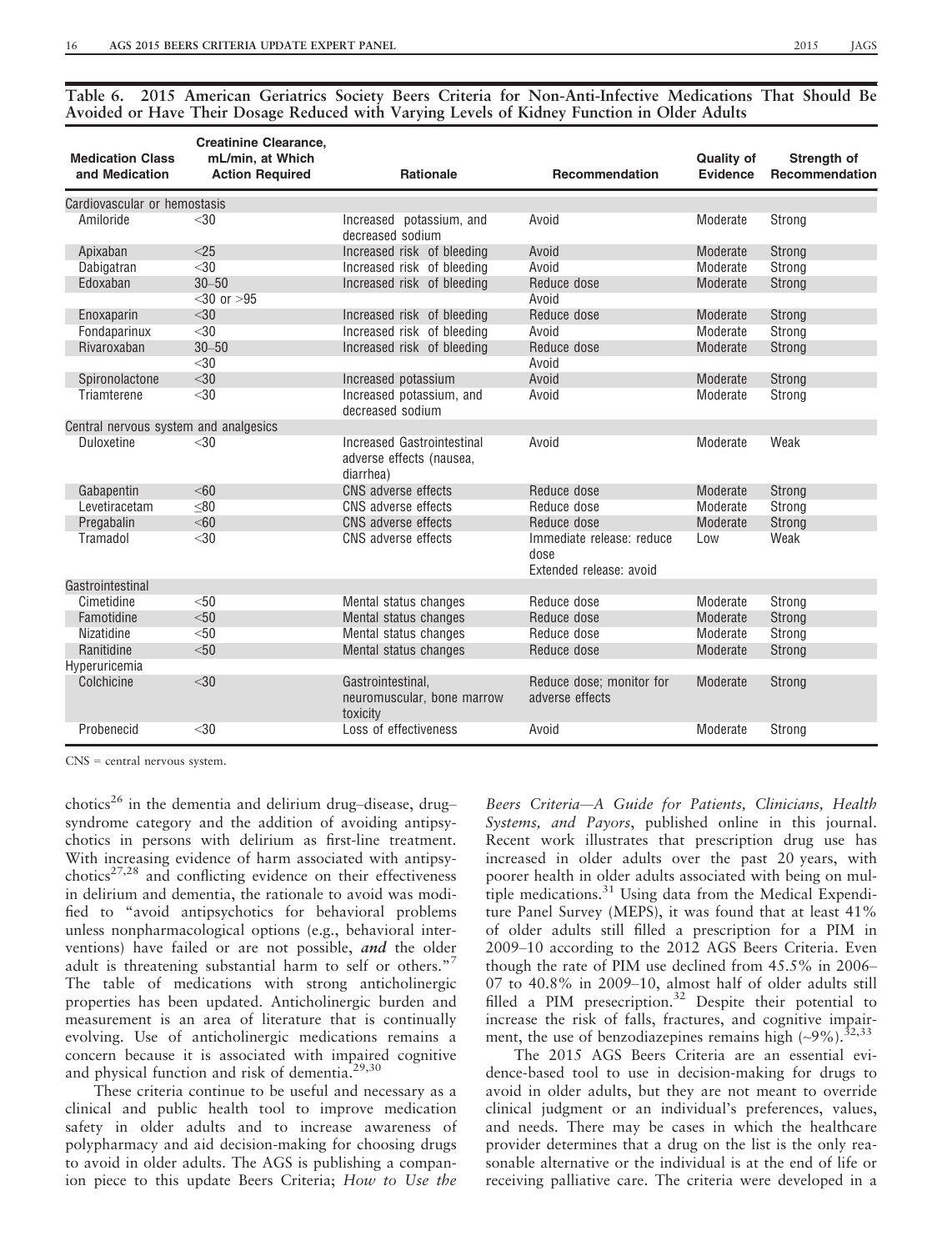| Cyproheptadine<br>Dexbrompheniramine<br>Dexchlorpheniramine<br>Dimenhydrinate<br>Diphenhydramine<br>(oral)<br>Doxylamine<br>Hydroxyzine<br><b>Meclizine</b><br>Triprolidine                                                                                                      |                                                                                                                                                                                                                                                       |                                                                                                                 |
|----------------------------------------------------------------------------------------------------------------------------------------------------------------------------------------------------------------------------------------------------------------------------------|-------------------------------------------------------------------------------------------------------------------------------------------------------------------------------------------------------------------------------------------------------|-----------------------------------------------------------------------------------------------------------------|
| Antidepressants<br>Amitriptyline<br>Amoxapine<br>Clomipramine<br>Desipramine<br>Doxepin (>6 mg)<br>Imipramine<br>Nortriptyline<br>Paroxetine<br>Protriptyline<br>Trimipramine                                                                                                    | Antipsychotics<br>Chlorpromazine<br>Clozapine<br>Loxapine<br>Olanzapine<br>Perphenazine<br>Thioridazine<br>Trifluoperazine                                                                                                                            | Antiarrhythmic<br>Disopyramide                                                                                  |
| Antimuscarinics<br>(urinary incontinence)<br>Darifenacin<br>Fesoterodine<br>Flavoxate<br>Oxybutynin<br>Solifenacin<br>Tolterodine<br>Trospium                                                                                                                                    | Antispasmodics<br>Atropine (excludes<br>ophthalmic)<br>Belladonna<br>alkaloids<br>Clidinium-<br>chlordiazepoxide<br>Dicyclomine<br>Homatropine<br>(excludes<br>ophthalmic)<br>Hyoscyamine<br>Propantheline<br>Scopolamine<br>(excludes<br>ophthalmic) | Antiemetic<br>Prochlorperazine<br>Promethazine                                                                  |
| way that facilitates a team approach (physicians, nurses,<br>pharmacists, therapists, and others) to prescribing<br>monitoring adverse effects.<br>pharmacological approaches when needed to avoid drugs<br>that have a high risk of causing an adverse event. The evi-<br>dence |                                                                                                                                                                                                                                                       | and<br>The 2015 AGS Beers Criteria encourage the use of non-<br>base for specific nonpharmacological approaches |

# Table 7. Drugs with Strong Anticholinergic Properties Antiparkinsonian

Skeletal muscle relaxants

> Cyclobenzaprine Orphenadrine

Benztropine Trihexyphenidyl

agents

Antihistamines Brompheniramine Carbinoxamine Chlorpheniramine Clemastine

dence base for specific nonpharmacological approaches using a person-centered approach to care is growing, especially in older adults and in persons with dementia and delirium.<sup>34.36</sup> A nonpharmacological toolkit for reducing antipsychotic use in older adults by promoting positive behavioral health, developed by investigators at The Pennsylvania State University and the Polisher Research Institute, was recently released. This toolkit can be accessed online ([www.nursinghometoolkit.com\)](http://www.nursinghometoolkit.com). Nonpharmacological strategies for hospitalized older adults and their caregivers can also be accessed online [\(www.hospitalelder](http://www.hospitalelderlifeprogram.org) [lifeprogram.org\)](http://www.hospitalelderlifeprogram.org). A 2015 systematic review and meta-analysis of nonpharmacological strategies in older adults with delirium found that 11 of 14 studies demonstrated

| Independent of Diagnoses or<br><b>Condition (Table 2)</b>                                     | <b>Considering Disease or</b><br><b>Syndrome Interactions</b><br>(Table 3)                                             |
|-----------------------------------------------------------------------------------------------|------------------------------------------------------------------------------------------------------------------------|
| Nitrofurantoin-recommendation<br>and rationale modified                                       | Heart failure—rationale and<br>quality of evidence modified                                                            |
| Dronedarone-recommendation<br>and rationale modified                                          | Chronic seizures or epilepsy-<br>quality of evidence modified                                                          |
| Digoxin-recommendation and<br>rationale modified                                              | Delirium-recommendation<br>and rationale modified                                                                      |
| Benzodiazepines-<br>recommendation modified                                                   | Dementia or cognitive<br>impairment-recommendation<br>and rationale modified; new<br>drugs added                       |
| Nonbenzodiazepine,<br>benzodiazepine receptor agonist<br>hypnotics-recommendation<br>modified | History of falls or fractures-<br>recommendation and rationale<br>modified; new drugs added                            |
| Meperidine-recommendation<br>modified                                                         | Parkinson disease-<br>recommendation and rationale<br>modified                                                         |
| Indomethacin and ketorolac.<br>includes parenteral-rationale<br>modified                      | Chronic kidney disease Stage<br>IV or less (creatinine clearance<br><30 mL/min)-triamterene<br>moved to Tables 5 and 6 |
| Antipsychotics-recommendation<br>and rationale modified                                       | Insomnia-new drugs added                                                                                               |
| Estrogen-recommendation<br>modified                                                           |                                                                                                                        |
| Insulin, sliding scale-rationale<br>modified                                                  |                                                                                                                        |

Table 8. Medications Moved to Another Category or Modified Since 2012 Beers Criteria

Table 9. Medications Removed Since 2012 Beers Criteria

| <b>Independent of Diagnoses</b><br>or Condition (Table 2)                                                           | <b>Considering Disease and</b><br><b>Syndrome Interactions</b><br>(Table 3) |
|---------------------------------------------------------------------------------------------------------------------|-----------------------------------------------------------------------------|
| Antiarrhythmic drugs (Class<br>1a, 1c, III except amiodarone)<br>as first-line treatment for atrial<br>fibrillation | Chronic constipation—entire<br>criterion                                    |
| Trimethobenzamide                                                                                                   | Lower urinary tract—inhaled<br>anticholinergic drugs                        |
| Mesoridazine-no longer<br>marketed in United States<br>Chloral hydrate-no longer<br>marketed in United States       |                                                                             |

significant reductions in delirium incidence and a reduction in the rate of falls.37 Several studies have also illustrated effective interventions to improve sleep.<sup>38,39</sup>

The AGS Beers Criteria are one component of a comprehensive approach to medication use in older adults, and they should be used in conjunction with other tools. The Screening Tool of Older Persons' potentially inappropriate Prescriptions (STOPP) and Screening Tool to Alert doctors to Right Treatment (START) criteria, first developed in 2008, are an explicit tool for assessing prescribing in older adults in Europe. They were updated in 2015 to include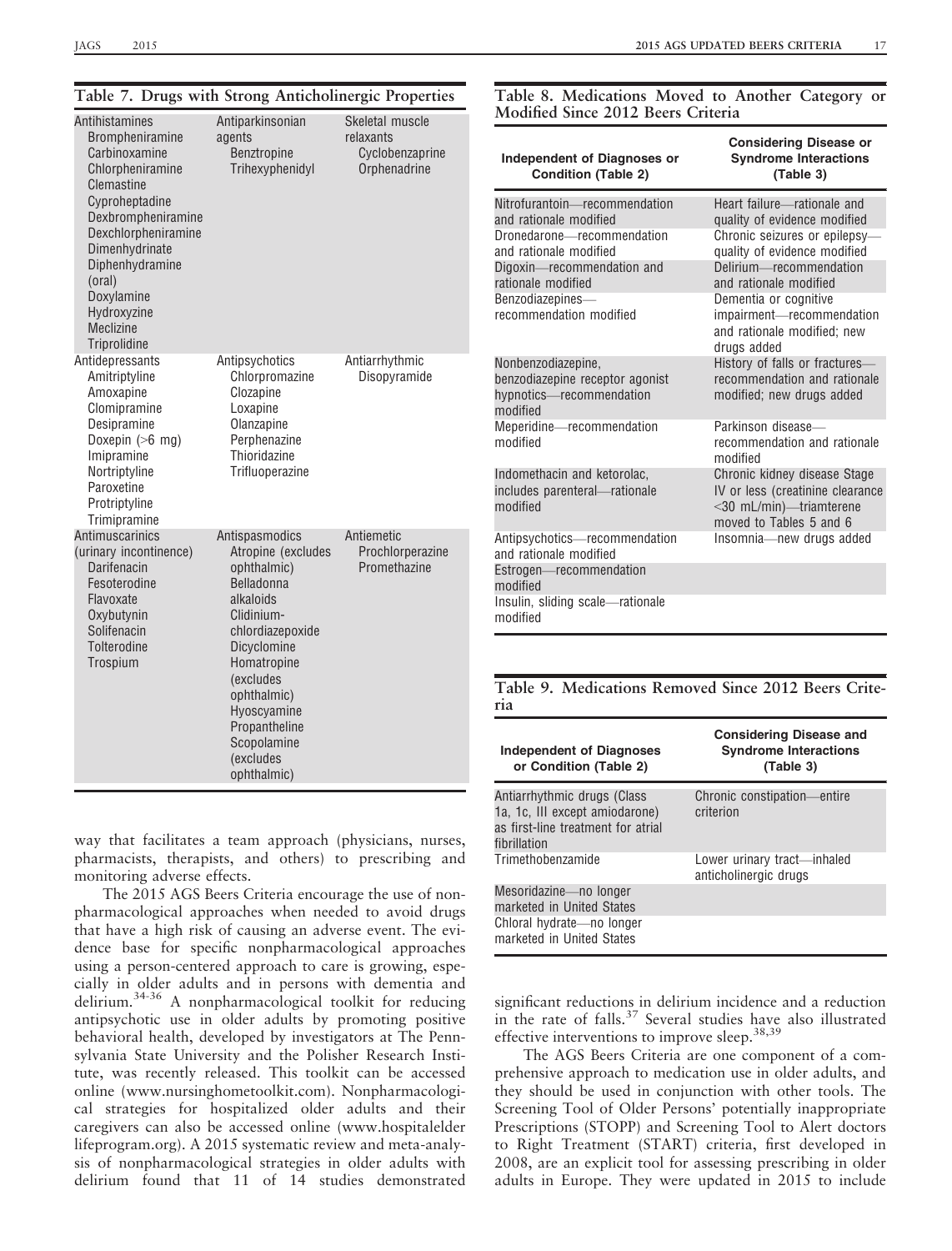Table 10. Medications Added Since 2012 Beers Criteria

| <b>Independent of Diagnoses</b><br>or Condition (Table 2)      | <b>Considering Disease and</b><br><b>Syndrome Interactions</b><br>(Table 3)              |
|----------------------------------------------------------------|------------------------------------------------------------------------------------------|
| Proton-pump inhibitors<br>Desmopressin                         | Falls and fractures-opioids<br>Insomnia-armodafinil and<br>modafinil                     |
| Anticholinergics, first-generation<br>antihistamines-meclizine | Dementia or cognitive impairment<br>-eszopiclone and zaleplon<br>Delirium-antipsychotics |

drugs affecting or being affected by renal function, similar to this update of the AGS Beers Criteria.<sup>40</sup> Similar tools have been developed in Europe.<sup>41</sup> The current update of the AGS Beers Criteria confirms and extends this work with a rigorous independent evidence grading process, an open peer-review comment period consistent with Institute of Medicine standards, and the addition of drug–drug interactions and renal dose adjustment.

The 2015 AGS Beers Criteria have several important limitations. Older adults are often underrepresented in drug trials.11,42 Thus, using an evidence-based approach may underestimate some drug-related problems or lead to weaker evidence grading. The GRADE process was used for evidence grading, which allowed for rigor and greater transparency in the evidence grading process.<sup>10</sup> The criteria cannot account for all individuals and special populations; for instance, they do not comprehensively address the needs of individuals receiving palliative and hospice care, in whom the balance of benefits and harms for many drugs on the list may differ from those of the general population of older adults. Finally, the search strategies used might have missed some studies published in languages other than English and studies available in unpublished technical reports, white papers, or other "gray literature" sources.

The process had many noteworthy strengths, including the use of a 13-member, geographically diverse interdisciplinary panel with ex-officio members from the Centers for Medicare and Medicaid Services, National Committee for Quality Assurance, and Pharmacy Quality Alliance; the use of an evidence-based approach using Institute of Medicine standards and independent grading of the evidence by panel members followed by a consensus approach; and the continued development of a partnership with AGS to update the criteria regularly.

In conclusion, the 2015 AGS Beers Criteria have several important updates, including the addition of new medications, clarification of some of the 2012 criteria language, the addition of selected drugs for which dose adjustment is required based on kidney impairment, and the addition of selected drug–drug interactions. Careful application of the criteria by healthcare professionals, consumers, payors, and health systems should lead to closer monitoring of drug use. Dissemination of the criteria should lead to increased education and awareness of drug-related problems, increased reporting of drug-related problems, active patient and caregiver engagement and communication regarding medication use, targeted interventions to decrease adverse drug events in older adults, and improved outcomes. Continued support

from the AGS will allow for the criteria methodology and evidence for PIMs to be evaluated regularly and to remain up to date, relevant and valuable.

## PANEL MEMBERS AND AFFILIATIONS

The following individuals were members of the AGS Panel to update the 2015 AGS Beers Criteria: Donna M. Fick, PhD, RN, FGSA, FAAN, College of Nursing and Medicine, The Pennsylvania State University, University Park, PA (cochair); Todd P. Semla, PharmD, MS, BCPS, FCCP, AGSF, U.S. Department of Veterans Affairs National Pharmacy Benefits Management Services and Northwestern University Feinberg School of Medicine, Chicago, IL (co-chair); Judith Beizer, PharmD, CGP, FASCP, AGSF, St. Johns University, New York, NY; Nicole Brandt, PharmD, BCPP, CGP, University of Maryland, Baltimore, MD; Robert Dombrowski, PharmD, Centers for Medicare and Medicaid Services, Baltimore, MD (nonvoting member); Catherine E. DuBeau, MD, University of Massachusetts Medical School, Worcester, MA; Woody Eisenberg, MD, Pharmacy Quality Alliance, Inc., Baltimore, MD (nonvoting member); Jerome J. Epplin, MD, AGSF, Litchfield Family Practice Center, Litchfield, IL; Nina Flanagan, PhD, GNP-BC, APHM-BC, Decker School of Nursing, Binghamton University, Dunmore, PA; Erin Giovannetti, National Committee for Quality Assurance, Washington, DC (nonvoting member); Joseph Hanlon, PharmD, MS, BCPS, FASHP, FASCP, FGSA, AGSF, Department of Medicine (Geriatric Medicine) School of Medicine, University of Pittsburgh and Geriatric Research, Education and Clinical Center, Veterans Affairs Healthcare (GRECC) System, Pittsburgh, PA; Peter Hollmann, MD, AGSF, Alpert Medical School, Brown University, Providence, RI; Rosemary Laird, MD, MHSA, AGSF, Geriatric Medical Leader for Florida Hospital, Winter Park, FL; Sunny Linnebur, PharmD, FCCP, BCPS, CGP, Skaggs School of Pharmacy and Pharmaceutical Sciences, University of Colorado, Aurora, CO; Satinderpal Sandhu, MD, Summa Health Care System and Northeast Ohio Medical University, Akron, OH; Michael Steinman, MD, University of California at San Francisco and San Francisco Veterans Affairs Medical Center, San Francisco, CA.

#### ACKNOWLEDGMENTS

The decisions and content of the 2015 AGS Beers Criteria are those of the AGS and the panel members and are not necessarily those of the U.S. government or U.S. Department of Veterans Affairs.

Sue Radcliff, Independent Researcher, Denver, Colorado, provided research services. Jirong Yue and Gina Rocco provided additional research services. Susan E. Aiello, DVM, ELS, provided editorial services. Elvy Ickowicz, MPH, Zhenya Hurd, and Mary Jordan Samuel provided additional research and administrative support. And as always, the late Mark H. Beers, MD.

The following organizations with special interest and expertise in the appropriate use of medications in older adults provided peer review of a preliminary draft of this guideline: American Medical Directors Association—The Society for Post-Acute and Long-Term Care Medicine, American Academy of Family Physicians, American Acad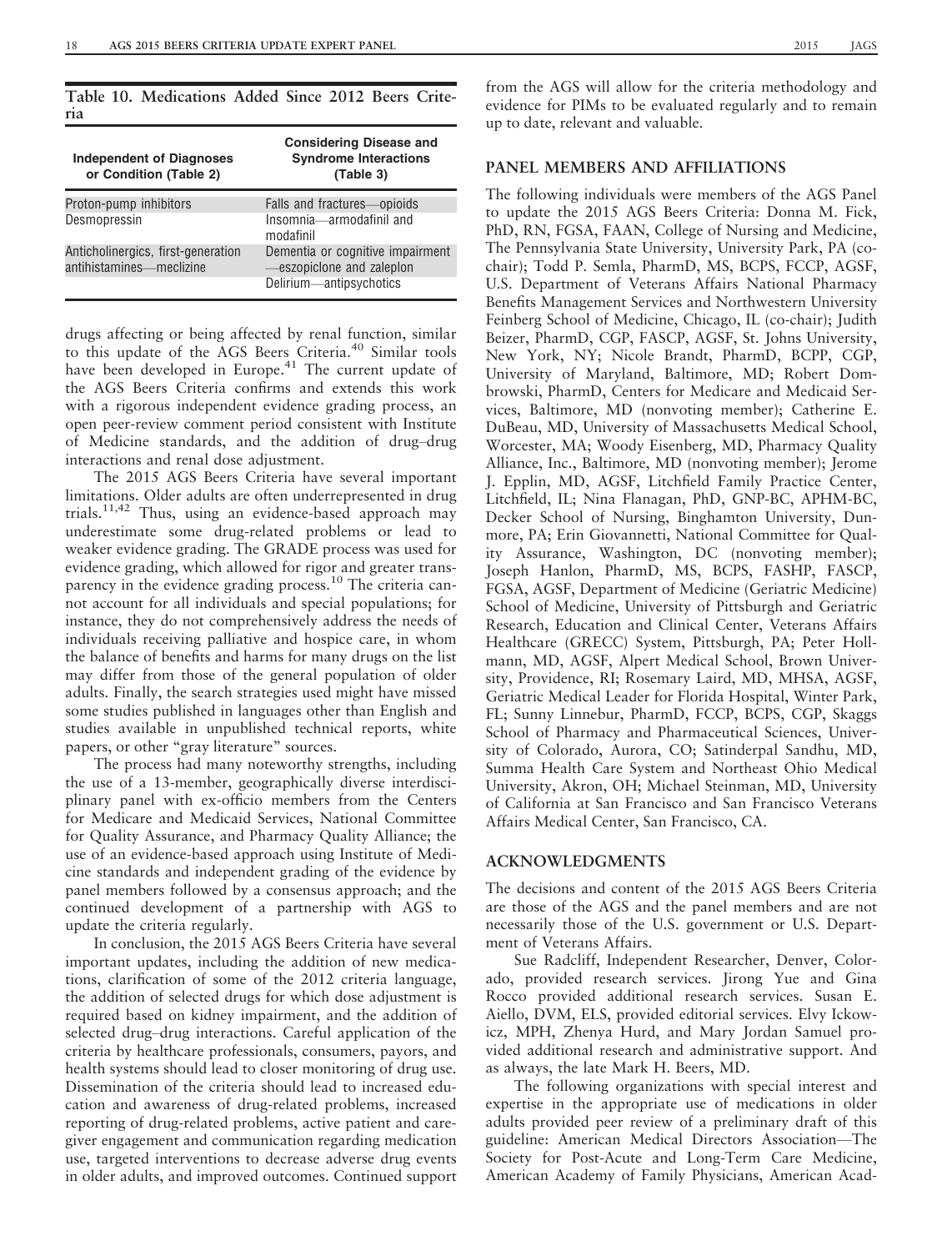emy of Geriatric Psychiatry, American Academy of Neurology, American Association of Clinical Endocrinologists, American Association of Diabetes Educators, American College of Clinical Pharmacy, American College of Obstetrics and Gynecology, American College of Physicians, American College of Surgeons, American Osteopathic Association, American Pharmacists Association, American Society of Consultant Pharmacists, American Society of Health-System Pharmacists, American Urological Society, the Endocrine Society, Gerontological Advanced Practice Nurses Association, Gerontological Society of America, National Committee for Quality Assurance, National Gerontological Nursing Association, NICHE, Pharmacy Quality Alliance, Society for Women's Health Research, and Society of General Internal Medicine.

Conflict of Interest: Dr. Beizer is an author and editor for LexiComp, Inc. Dr. Brandt is a consultant for Omnicare, Centers for Medicare and Medicaid Services, and University of Pittsburgh and a Section Editor for the Journal of Gerontological Nursing and received a grant from Econometrica. Dr. Fick is a paid consultant for SLACK Inc., is an editor for the Journal of Gerontological Nursing, and has current R01 funding from the National Institutes of Health and the National Institute of Nursing Research. Dr. Linnebur is a consultant for Colorado Access and Kindred Healthcare. Dr. Semla serves on the AARP Caregiver Advisory Panel, is an editor for Lexi-Comp, and is a consultant for Omnicare. Dr. Semla's wife holds commercial interest in AbbVie (at which she is also an employee), Abbott, and Hospira. Dr. Semla receives honoraria from the AGS for his contribution as an author of Geriatrics at Your Fingertips and for serving as a section editor for the Journal of the American Geriatrics Society and is a past president and chair of the AGS Board of Directors. Dr. Steinman is a consult for Iodine.com, a web start-up company.

Author Contributions: All panel members contributed to the concept, design, and preparation of the manuscript.

Sponsor's Role: AGS staff participated in the final technical preparation and submission of the manuscript.

#### REFERENCES

- 1. Stockl KM, Le L, Zhang S et al. Clinical and economic outcomes associated with potentially inappropriate prescribing in the elderly. Am J Manag Care 2010;16:e1–e10.
- 2. Fick DM, Mion LC, Beers MH et al. Health outcomes associated with potentially inappropriate medication use in older adults. Res Nurs Health 2008;31:42–51.
- 3. Patterson SM, Cadogan CA, Kerse N et al. Interventions to improve the appropriate use of polypharmacy for older people. Cochrane Database Syst Rev 2014;10:CD008165.
- 4. Tannenbaum C, Martin P, Tamblyn R et al. Reduction of inappropriate benzodiazepine prescriptions among older adults through direct patient education: The EMPOWER cluster randomized trial. JAMA Intern Med 2014;174:890–898.
- 5. Agostini JV, Zhang Y, Inouye SK. Use of a computer-based reminder to improve sedative-hypnotic prescribing in older hospitalized patients. J Am Geriatr Soc 2007;55:43–48.
- 6. Graham R, Mancher M, Wolman DM et al. Clinical Practice Guidelines We Can Trust. Washington, DC: Institute of Medicine National Academies Press, 2011.
- 7. The American Geriatrics Society Expert Panel on Postoperative. Delirium in Older Adults. American Geriatrics Society abstracted clinical practice guideline for postoperative delirium in older adults. J Am Geriatr Soc 2015;63:142–150.
- 8. Higgins JP, Altman DG, Gotzsche PC et al. The Cochrane Collaboration's tool for assessing risk of bias in randomised trials. BMJ 2011;343:d5928.
- 9. Jadad AR, Moore RA, Carroll D et al. Assessing the quality of reports of randomized clinical trials: Is blinding necessary? Control Clin Trials 1996;17:1–12.
- 10. The GRADE working group. GRADE guidelines—best practicrs using the GRADE framework. J Clin Epidemiol [on-line]. Available at [http://www.](http://www.gradeworkinggroup.org/publications/jce_series.htm) [gradeworkinggroup.org/publications/jce\\_series.htm](http://www.gradeworkinggroup.org/publications/jce_series.htm) Accessed April 14, 2015.
- 11. Qaseem A, Snow V, Owens DK et al. The development of clinical practice guidelines and guidance statements of the American College of Physicians: Summary of methods. Ann Intern Med 2010;153:194–199.
- 12. Hines LE, Murphy JE. Potentially harmful drug-drug interactions in the elderly: A review. Am J Geriatr Pharmacother 2011;9:364–377.
- 13. Hanlon JT, Aspinall SL, Semla TP et al. Consensus guidelines for oral dosing of primarily renally cleared medications in older adults. J Am Geriatr Soc 2009;57:335–340.
- 14. Duran CE, Azermai M, Vander Stichele RH. Systematic review of anticholinergic risk scales in older adults. Eur J Clin Pharmacol 2013;69:1485– 1496.
- 15. Campbell N, Boustani M, Limbil T et al. The cognitive impact of anticholinergics: A clinical review. Clin Interv Aging 2009;4:225–233.
- 16. Rudolph JL, Salow MJ, Angelini MC et al. The Anticholinergic Risk Scale and anticholinergic adverse effects in older persons. Arch Intern Med 2008;168:508–513.
- 17. Carnahan RM, Lund BC, Perry PJ et al. The Anticholinergic Drug Scale as a measure of drug-related anticholinergic burden: Associations with serum anticholinergic activity. J Clin Pharmacol 2006;46:1481–1486.
- 18. Beers MH, Ouslander JG, Rollingher I et al. Explicit criteria for determining inappropriate medication use in nursing home residents. UCLA Division of Geriatric Medicine. Arch Intern Med 1991;151:1825–1832.
- 19. Beers MH. Explicit criteria for determining potentially inappropriate medication use by the elderly. An update. Arch Intern Med 1997;157:1531– 1536.
- 20. Fick DM, Cooper JW, Wade WE et al. Updating the Beers Criteria for Potentially Inappropriate Medication Use in Older Adults: Results of a U.S. consensus panel of experts. Arch Intern Med 2003;163:2716–2724.
- 21. The American Geriatrics Society 2012 Beers Criteria Update Expert Panel. American Geriatrics Society updated Beers Criteria for Potentially Inappropriate Medication Use in Older Adults. J Am Geriatr Soc 2012;60:616–631.
- 22. Berry SD, Lee Y, Cai S et al. Nonbenzodiazepine sleep medication use and hip fractures in nursing home residents. JAMA Intern Med 2013;173:754– 761.
- 23. Hampton LM, Daubresse M, Chang HY et al. Emergency department visits by adults for psychiatric medication adverse events. JAMA Psychiatry 2014;71:1006–1014.
- 24. Rolita L, Spegman A, Tang X et al. Greater number of narcotic analgesic prescriptions for osteoarthritis is associated with falls and fractures in elderly adults. J Am Geriatr Soc 2013;61:335–340.
- 25. Soderberg KC, Laflamme L, Moller J. Newly initiated opioid treatment and the risk of fall-related injuries. A nationwide, register-based, case-crossover study in Sweden. CNS Drugs 2013;27:155–161.
- 26. U.S. Government Accountability Office. Antipsychotic Drug Use: Report to Congressional Requesters. HHS Has Initiatives to Reduce Use among Older Adults in Nursing Homes, but Should Expand Efforts to Other Settings [on-line]. Available at<http://www.gao.gov/assets/670/668221.pdf> Accessed February 17, 2015.
- 27. Maust DT, Kim HM, Seyfried LS et al. Antipsychotics, other psychotropics, and the risk of death in patients with dementia: Number needed to harm. JAMA Psychiatry 2015;72:438–445.
- 28. Inouye SK, Marcantonio ER, Metzger ED. Doing damage in delirium: The hazards of antipsychotic treatment in elderly persons. Lancet Psychiatry 2014;1:312–315.
- 29. Fox C, Smith T, Maidment I et al. Effect of medications with anti-cholinergic properties on cognitive function, delirium, physical function and mortality: A systematic review. Age Ageing 2014;43:604–615.
- 30. Gray SL, Anderson ML, Dublin S et al. Cumulative use of strong anticholinergics and incident dementia: A prospective cohort study. JAMA Intern Med 2015;175:401–407.
- 31. Charlesworth CJ, Smit E, Lee DS et al. Polypharmacy among adults aged 65 years and older in the United States: 1988–2010. J Gerontol A Biol Sci Med Sci 2015;70A:989–995.
- 32. Davidoff AJ, Miller GE, Sarpong EM et al. Prevalence of potentially inappropriate medication use in older adults using the 2012 Beers Criteria. J Am Geriatr Soc 2015;63:486–500.